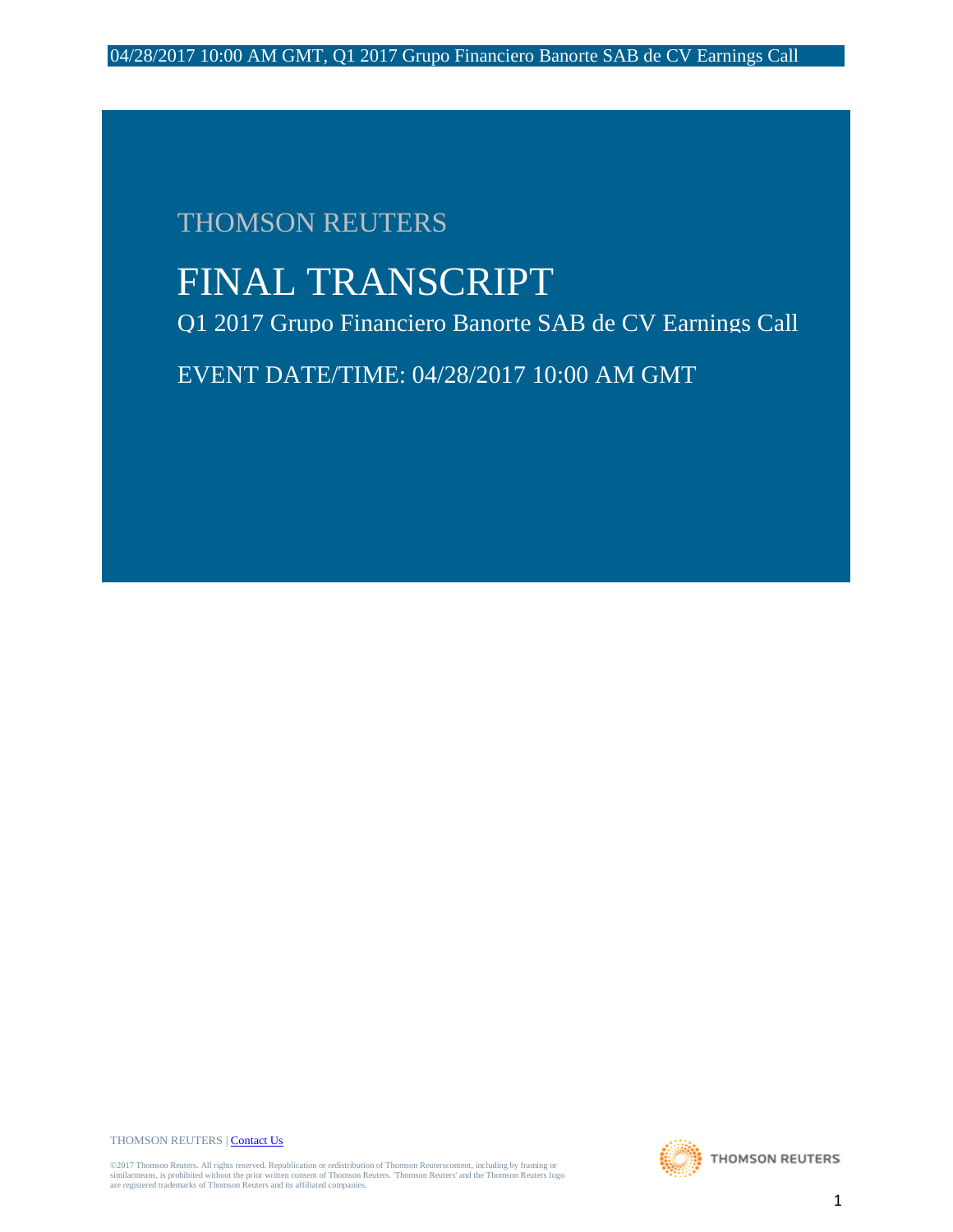# **CORPORATE PARTICIPANTS**

**Carlos Alberto Arciniega Navarro** *Grupo Financiero Banorte, S.A.B. de C.V. - MD of Treasury* **Gabriel Casillas Olvera** *Grupo Financiero Banorte, S.A.B. de C.V. - Deputy Director General of Economic Analysis* **José Marcos Ramírez Miguel** *Grupo Financiero Banorte, S.A.B. de C.V. - CEO and Proprietary Director* **Manuel Antonio Romo Villafuerte** *Grupo Financiero Banorte, S.A.B. de C.V. - General Director of Payment Methods* **Rafael Victorio Arana de la Garza** *Grupo Financiero Banorte, S.A.B. de C.V. - General Director of Operations, Administration & Finance* **Ursula Margarete Wilhelm Nieto** *-* **Ursula Wilhelm** *-*

# **CONFERENCE CALL PARTICIPANTS**

**Carlos G. Macedo** *Goldman Sachs Group Inc., Research Division - VP* **Carlos Gomez-Lopez** *HSBC, Research Division - Senior Analyst, Latin America Financials* **Carlos Rivera** *Citigroup Inc, Research Division - Senior Associate* **Daer Labarta** *Deutsche Bank AG, Research Division - Senior Analyst* **Ernesto María Gabilondo Márquez** *BofA Merrill Lynch, Research Division - Associate* **Germán Velasco** *-* **Jason Barrett Mollin** *Scotiabank Global Banking and Markets, Research Division - MD of LatAm Financial Services* **Marcelo Fedato A. Telles** *Crédit Suisse AG, Research Division - MD of the Latin American Equity Research and Head of the Latin American Financials Sector* **Philip Finch** *UBS Investment Bank, Research Division - MD, Global Banks Strategist, and Latam Banks* 

*Analyst*

# **PRESENTATION**

#### **Operator**

Ladies and gentlemen, thank you for standing by. Good day, and welcome to the Banorte First Quarter 2017 Earnings Conference Call. Today's call is being recorded. At this time, I would like to turn the conference over to your host, Ursula Wilhelm. Please go ahead.

─────────────────────────────────────────────────────────────────────────────────────

## **Ursula Margarete Wilhelm Nieto** *-*

Thank you, Paula. Good morning. This is Ursula Wilhelm, Head of Investor Relations. Thank you for joining us today. I want to welcome you to the conference call, where we will discuss the first quarter results of Grupo Financiero Banorte. Before I turn the call to Marcos, let me remind you we may make some forward-looking statements during this conference. Now, I'm pleased to turn it over to Marcos Ramírez, our CEO.

───────────────────────────────────────────────────────────────────────────────────── **José Marcos Ramírez Miguel** *Grupo Financiero Banorte, S.A.B. de C.V. - CEO and Proprietary Director*

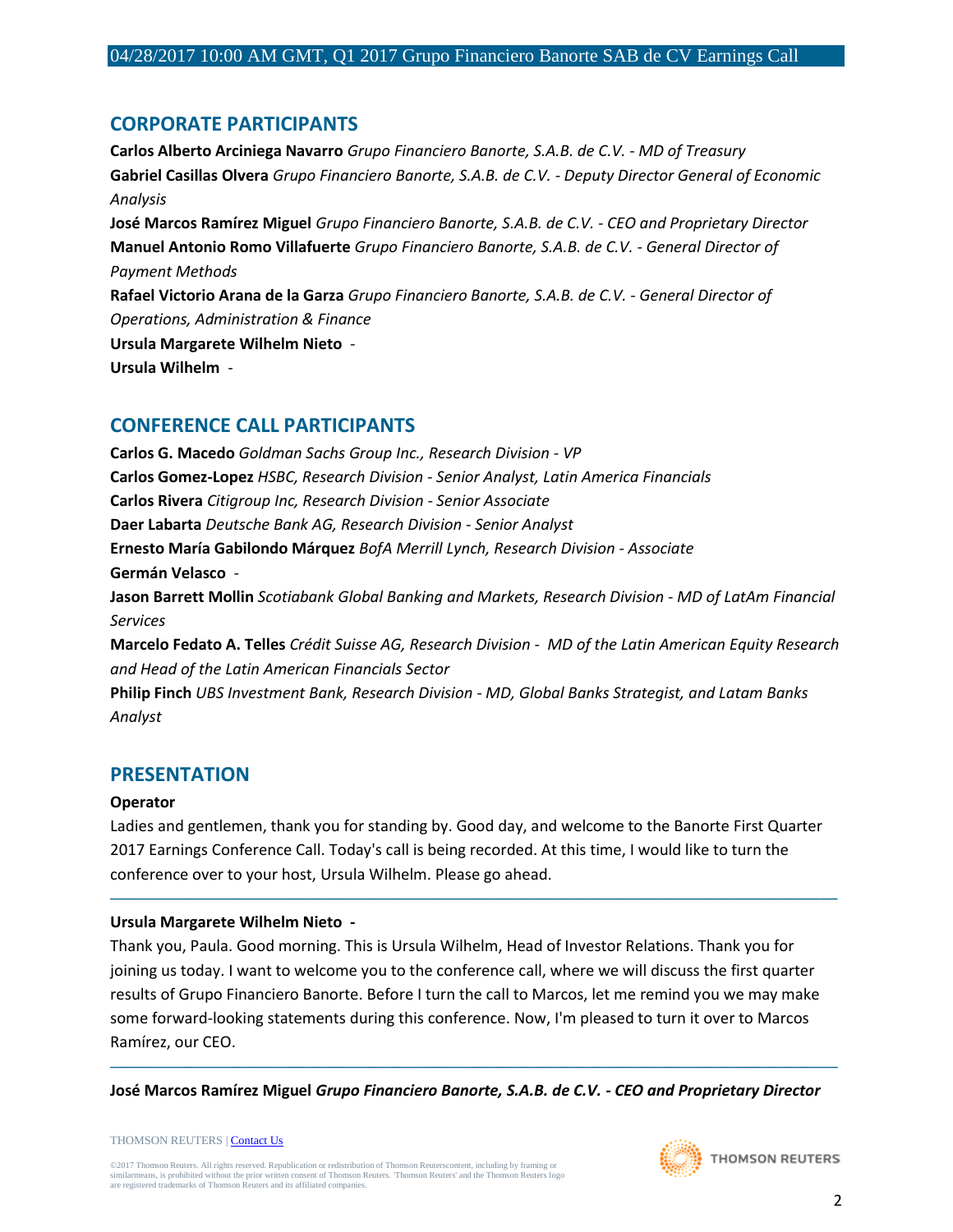Thank you, Ursula. Thank you, everybody. Good morning, everybody. Thank you all for the opportunity to discuss the earning results today. I want to provide some details of the very strong results we achieved this quarter.

Please turn to Slide 2 of the presentation, in which you can see that earnings per share accelerated to MXN 1.99 per share in the first quarter of the year, growing 24% with respect to a year ago. We have achieved this result conducting the business responsibly, growing with our existing customer base and within our established risk framework. In this context, the group generated net income of MXN 5.5 billion, showing a 5% sequential growth.

These results continued to show how the pillars of our 2020 plan continued to bear fruit, particularly on 2 fronts: the first one, the use of our multi-channel platform and business analytics to align incentives to provide the most profitable products to our existing customers; second, moderate cost increases as we run the business; and third one, advances in of our capital management plan. We have been able to show progress in this with our shareholders to higher dividends and quicker distribution.

This quarter's financial indicators continued to move towards long-term financial goals in all fronts: double-digit growth, strong profitability expansion of NIM to 5.5%, ROA to 1.8%, ROE to 15.7%, consistent positive operating leverage supporting our lower efficiency ratio of 44.5%, and good quality loans with NIM PLs at control 1.8%.

Moving to Slide 4. The interest rate cycle, along with higher inflation, continued to play well on the balance sheet. Assets are repricing. Net interest income is growing faster than loans, and we are managing liabilities to contain funding costs. All in all, the net interest margin already expanded 50 basis points in this quarter alone, and Banxico rose rates again by 75 basis points. Hence, additional margin expansion of at least 10 basis points in the next quarters is possible. So the main guidance is revised upwards.

On the lending business, Slide 5. There has been a lot of speculation of a market slowdown. While our loan growth was flat in the quarter, this is very specific to a few prepayments on the commercial and government books and also to the fact of the lower exchange rate on the dollar-denominated loan book. We continued to see appetite for loans from companies, and we have a good-quality pipeline that will materialize in the credit book over the coming quarters. The consumer book grew 4% sequentially with good-quality growth in all products. Our SME portfolio expanded at 12% annual rate. So we do not foresee any risks to meet -- meeting our double-digit loan growth guidance this year.

Asset quality metrics remain solid and stable. Moderate provision expenses of MXN 3.2 billion led to a low 2.3% cost of risk. Given the stable performance in credit metrics, we are just over cost of risk guidance range between 2.3% and 2.6%. Overall, new NPL formation is under control. There was a duration only in the commercial book with an increase in NPLs of MXN 245 million. We expect this to be temporary and should not result in charge-offs.

THOMSON REUTERS [| Contact Us](http://financial.thomsonreuters.com/en/contact-us.html)

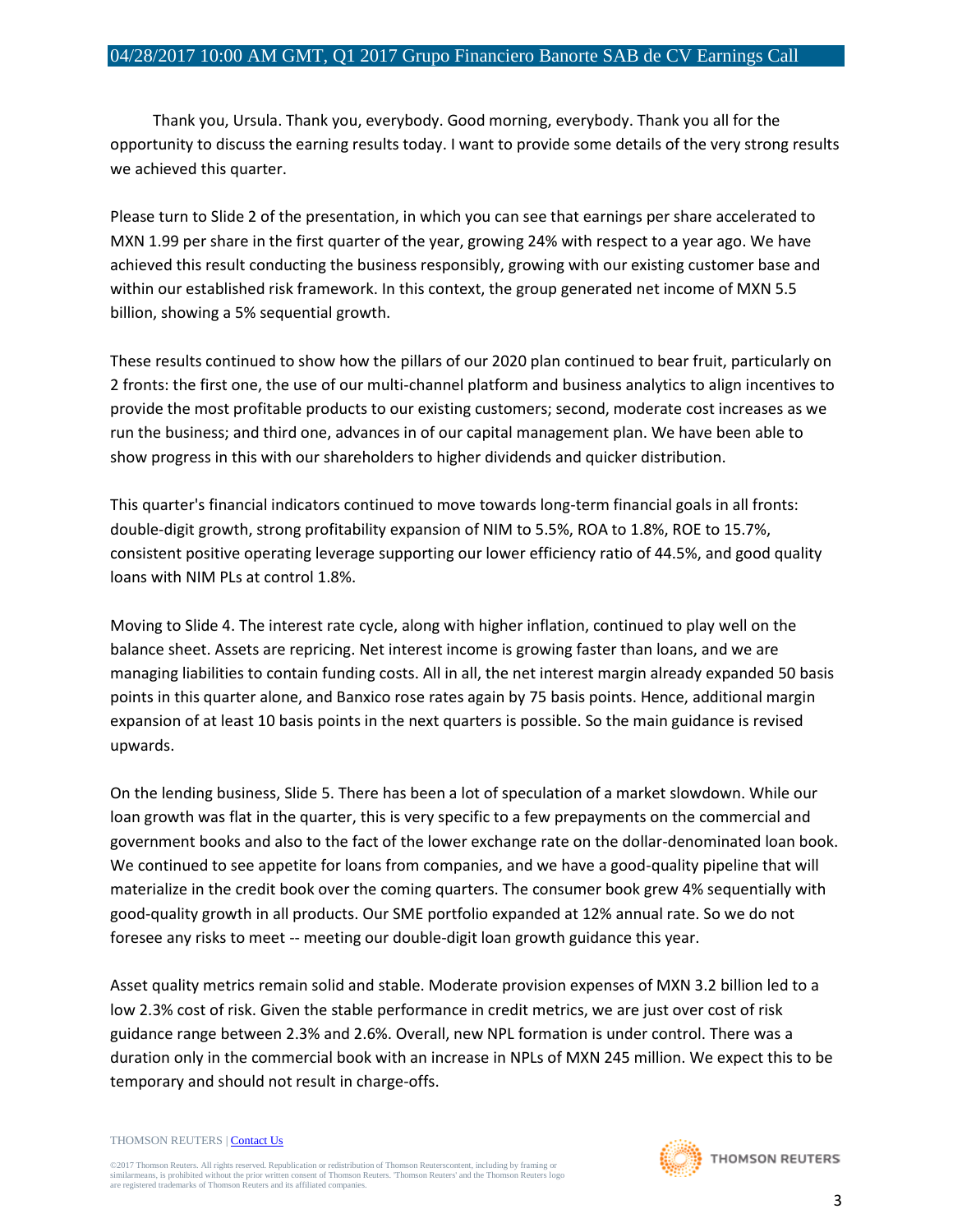Moving to insurance on Slide 6. The company achieved net profit of MXN 885 million, 3% lower than last year, and excluding the result from Afore, which is now owned by the insurer. By adjusting earnings for the onetime effect related to Solvency II in the first quarter of last year, quarterly earnings grew by MXN 178 million or 19% annual. Adjusted retained payments grew 3% on the back of large renewals that took place in the first quarter and also new premium [orientation].

Claims are up 16% versus the prior year, resulting for increased claims on the commercial vehicle portfolio. Since last year, the insurance industry has seen an increase of 21% in claims on auto insurance, derived from more than theft of commercial vehicles and cargo, as well as higher-cost vehicle spare parts are indexed to the exchange rate. We have taken measures to offset this, and claims should stabilize going forward.

Afore had a very strong quarter, with net profits climbing 14% versus a year ago, partially benefiting from the interest rate cycle. The insurance company booked MXN 362 million in profits on the 50% of stake it owns of Banorte.

Pensiones Banorte, the annuities company, reached bottom line of MXN 174 million, 42% higher than the prior year. A more dynamic pension market and the benefit of high inflation on the inflation index investment support this result.

Solida posted a net loss of MXN 630 million this quarter, which is related to the homebuilders' assets, and is explained as follows.

First, our mark-to-market valuation loss of MXN 209 million derived from the declining share prices of these companies during the quarter, which impact the evaluation of the equity warrants that Solida received in the restructural agreements. These assets are registered in this derivative accounts and their valued mark-to-market every month on the P&Ls.

Second, a write-down of MXN 428 million to adjusted value of its investment projects, and resuming the construction and conclusion of these projects has been slower than anticipated. We expect to make an additional MXN 200 million write-down per quarter this year to further adjust these assets to fair value.

While we don't have any control on the share price performance of these companies, we believe further negative evaluation impacts going forward should be minimal, supported in part by the recent announcement made by the INFONAVIT related to the future of the low-income housing market, suggesting better growth prospects overall.

Finally, although we already made the proper announcement, I want to highlight that we completed the sale of Inter National Bank, the financial institution we used to own in the state of Texas. The transaction closed on March 30, and proceeds from the sale were USD 260 million. As we have communicated, we expect to maintain extraordinary dividend payment to shareholders on the same proceeds. Once all required approvals are finalized, this process should only take a few months.

#### THOMSON REUTERS [| Contact Us](http://financial.thomsonreuters.com/en/contact-us.html)

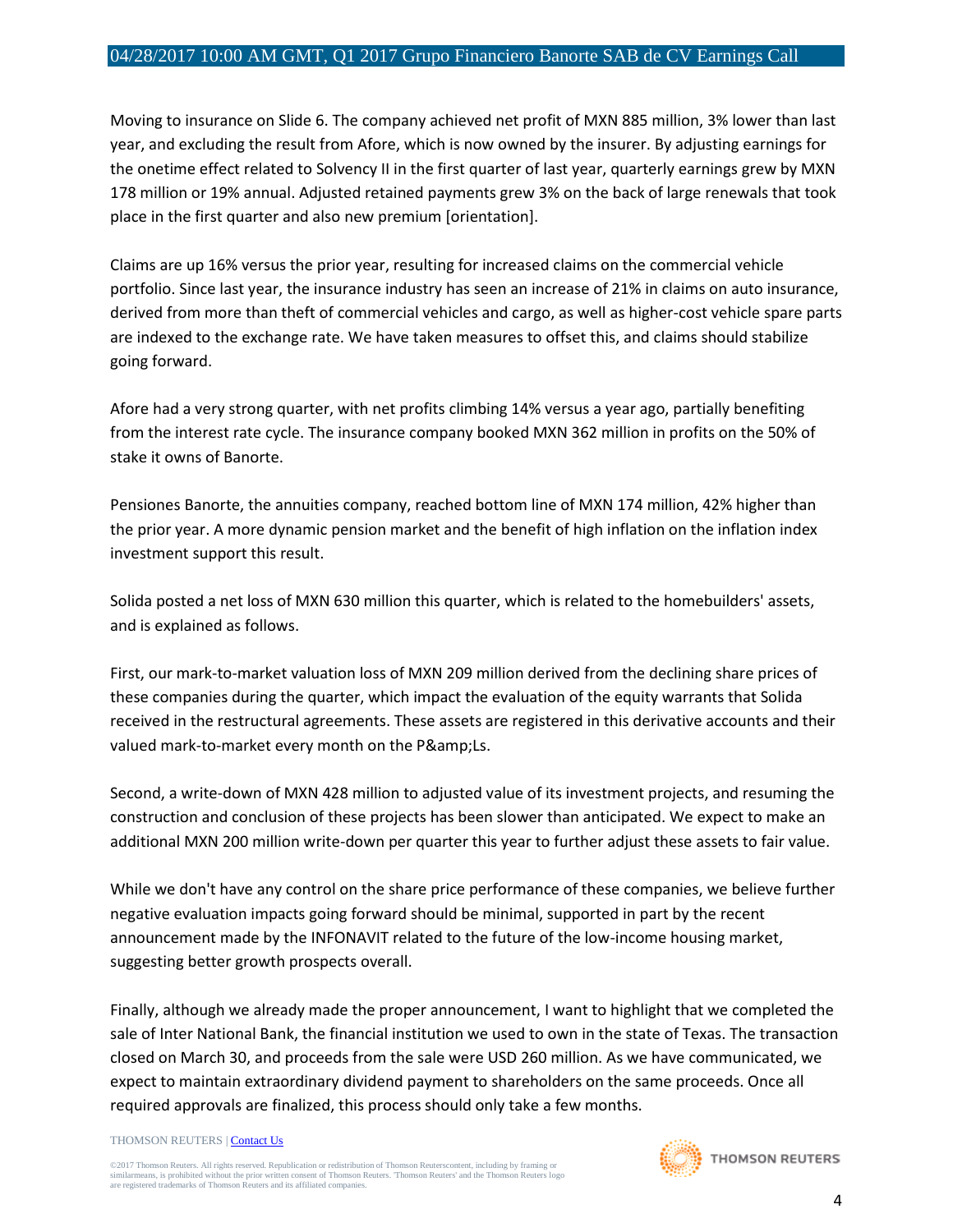I conclude here my comments and open the microphone for questions. Thank you very much to everybody. Ursula?

─────────────────────────────────────────────────────────────────────────────────────

─────────────────────────────────────────────────────────────────────────────────────

─────────────────────────────────────────────────────────────────────────────────────

#### **Ursula Wilhelm** *-*

Paula, if you can help us with the Q& A, please?

# **QUESTIONS AND ANSWERS**

#### **Operator**

(Operator Instructions) And we'll take our first question from Carlos Macedo.

## **Carlos G. Macedo** *Goldman Sachs Group Inc., Research Division - VP*

A quick 2 questions actually. First one. We're seeing you accelerate loan growth to consumers. At the same time, all of your peers are pulling back from the consumer market and then essentially being more cautious, given the economy. I understand that your process is to seek out your own clients and grow through those means. And it's been vindicated by asset quality in that segment, even though it's more of a denominator effect than a numerator effect in that sense. Could you give us a little bit of a view? I know you talked about meeting your guidance for the year overall, but on the consumer book specifically, what are you seeing that's different than your peers are seeing? And what should we expect for the remainder of the year? Second question, regarding capital. You are close to 14% in terms of common equity Tier 1, and of course, the extraordinary dividend payment should have an impact on that. You did raise the payout recently. Is that something that you expect to do again? I mean, if growth does slow down, even if you get to the level of growth you're expecting, you probably are still going to accumulate a little bit of capital, particularly if you do get to 20% ROE in a few years. What's the mindset there?

## ───────────────────────────────────────────────────────────────────────────────────── **José Marcos Ramírez Miguel** *Grupo Financiero Banorte, S.A.B. de C.V. - CEO and Proprietary Director*

Thank you. Related to consumer, we look a lot to the formal employment, and we don't look to the competitors. We tried to do our best, and we think that we can do a lot more that we are doing. That's why we are growing faster than the others, and we will keep on that. Maybe, Casillas can give us a little bit of color about the employment, because that's our framework in which we work, no?

# **Gabriel Casillas Olvera** *Grupo Financiero Banorte, S.A.B. de C.V. - Deputy Director General of Economic Analysis*

─────────────────────────────────────────────────────────────────────────────────────

Thanks, Marcos. Thanks, Carlos, for the question. Just to complement a little bit what Marcos said, I mean, you had followed this formal employment numbers that, as Marcos said, we are -- we follow very closely, and formal employment has grown significantly. It has not decelerated at all. Actually, numbers are at -- I mean, formal employment, this continues to grow at -- to the figures. So in this context, this is most important. Actually, when we were assessing growth for this year with the uncertainties, with the potential policies from the new U.S. administration, despite we absorb those into our GDP forecast and

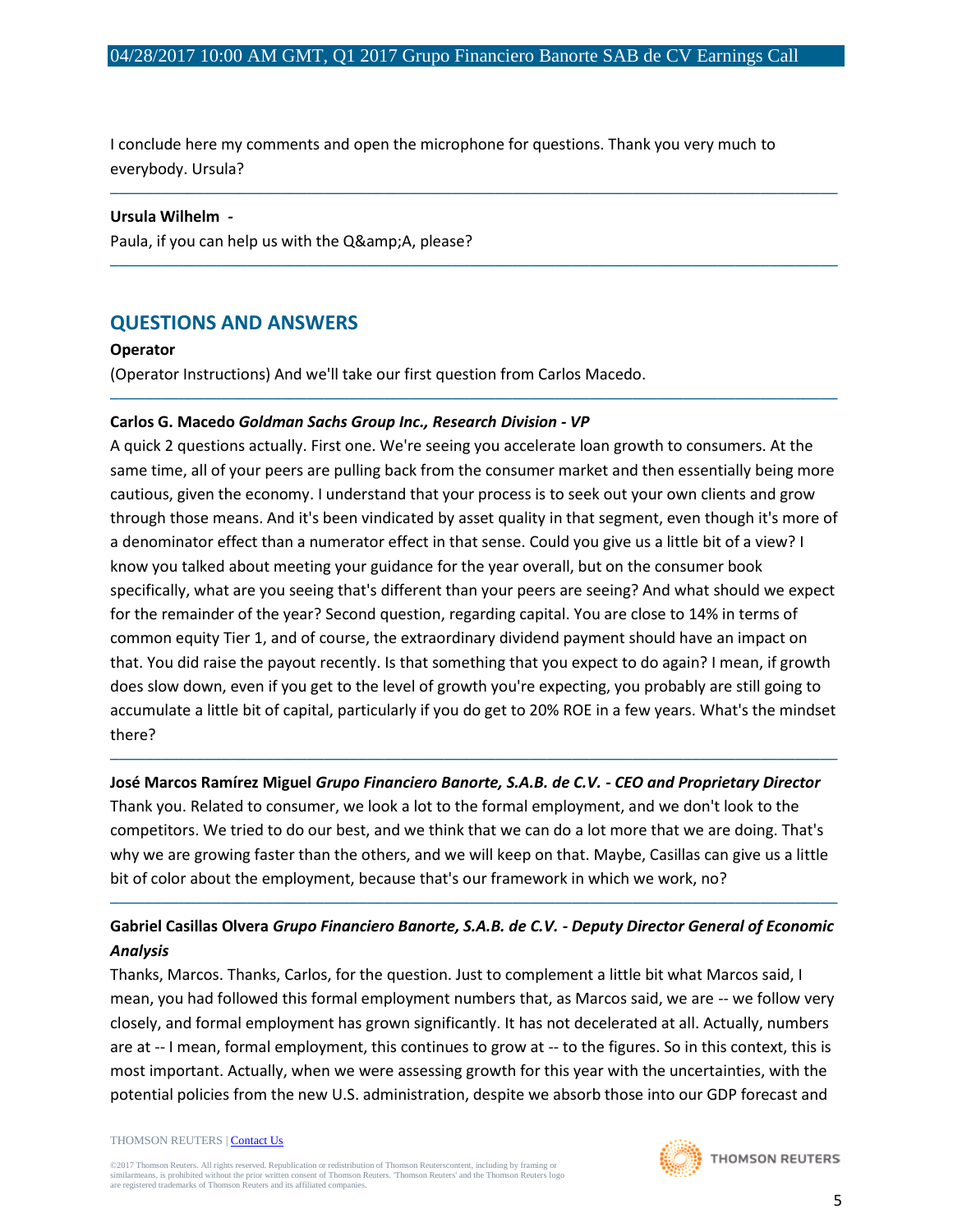all that, one of the most important things was that the effect will be felt in investment, but not in formal employment, at least at the beginning of the year. And this is what we have seen. Actually, the numbers have been -- are actually quite better. So in this context, I mean, if you combine the group formal employment numbers with our policy of focusing in our own clients, then you can get the numbers we have -- we are observing.

─────────────────────────────────────────────────────────────────────────────────────

## **Carlos G. Macedo** *Goldman Sachs Group Inc., Research Division - VP*

Okay. I mean, just -- so if I could just follow-up. I mean, last year, formal employment was growing at a very fast pace as well and yet you didn't -- you're accelerating your loan growth now. Presumably, as you reached the end of the year with GDP growth decelerating, unemployment might stop improving, and then -- I mean, is there a view that your -- that it's not going to be quite that trend for unemployment, that it's going to stay as low as it has been, and that formal employment will continue to increase at double digits?

## **Gabriel Casillas Olvera** *Grupo Financiero Banorte, S.A.B. de C.V. - Deputy Director General of Economic Analysis*

─────────────────────────────────────────────────────────────────────────────────────

Let me -- this is Gabriel again, 2 things here, Carlos. You're right. One the one hand, it's very important to highlight that a lot of these new jobs are actually not exactly new jobs. A lot of them are formalization of jobs. So in this context, this has been part of the labor [MAC] reform that was approved back in 2012, as you know. So in this context, once these workers are formalized, usually what it happens is that, well, they change from having probably a checking account to a payroll account. Once they have their payroll account, then in our case, we are able to provide a payroll loan, and if things go well, then we are able to provide other products. So in this context, once we see formal employment increasing, you don't see credit growing at the same pace on a contemporaneous times. There is a time lag between that happening and we providing the credit. So in this context, that's why you see this lag in this part. That's on a one hand. On the other, is that -- well, Marcos and Rafael and also Arturo saying, we have been also implementing new things, improving the channels we use, et cetera. So that has also have an impact on this. Now...

## ───────────────────────────────────────────────────────────────────────────────────── **José Marcos Ramírez Miguel** *Grupo Financiero Banorte, S.A.B. de C.V. - CEO and Proprietary Director*

Exactly, Carlos. We still have over a handful of things to do. Manuel Romo will give us some more color about that to that considerable step.

─────────────────────────────────────────────────────────────────────────────────────

## **Manuel Antonio Romo Villafuerte** *Grupo Financiero Banorte, S.A.B. de C.V. - General Director of Payment Methods*

Yes. Hi, Carlos. Just to complement Gabriel, internally, we are optimistic on the trends of loan growth for a couple of reasons. First, we still have a huge base of cross-sell opportunities from existing debit and payroll customers that currently are -- we know much more about them because of the analytic tools and the multi-channel strategy that we have been implementing in the past years. So if you divide the question between, for example, the credit card growth, we see a very stable consumption from beginning of the year until now, that is driving the growth of the credit card portfolio double digit, what you see. Then if you have the rest for personnel payroll, additional lines, continuous checks, everything

#### THOMSON REUTERS [| Contact Us](http://financial.thomsonreuters.com/en/contact-us.html)

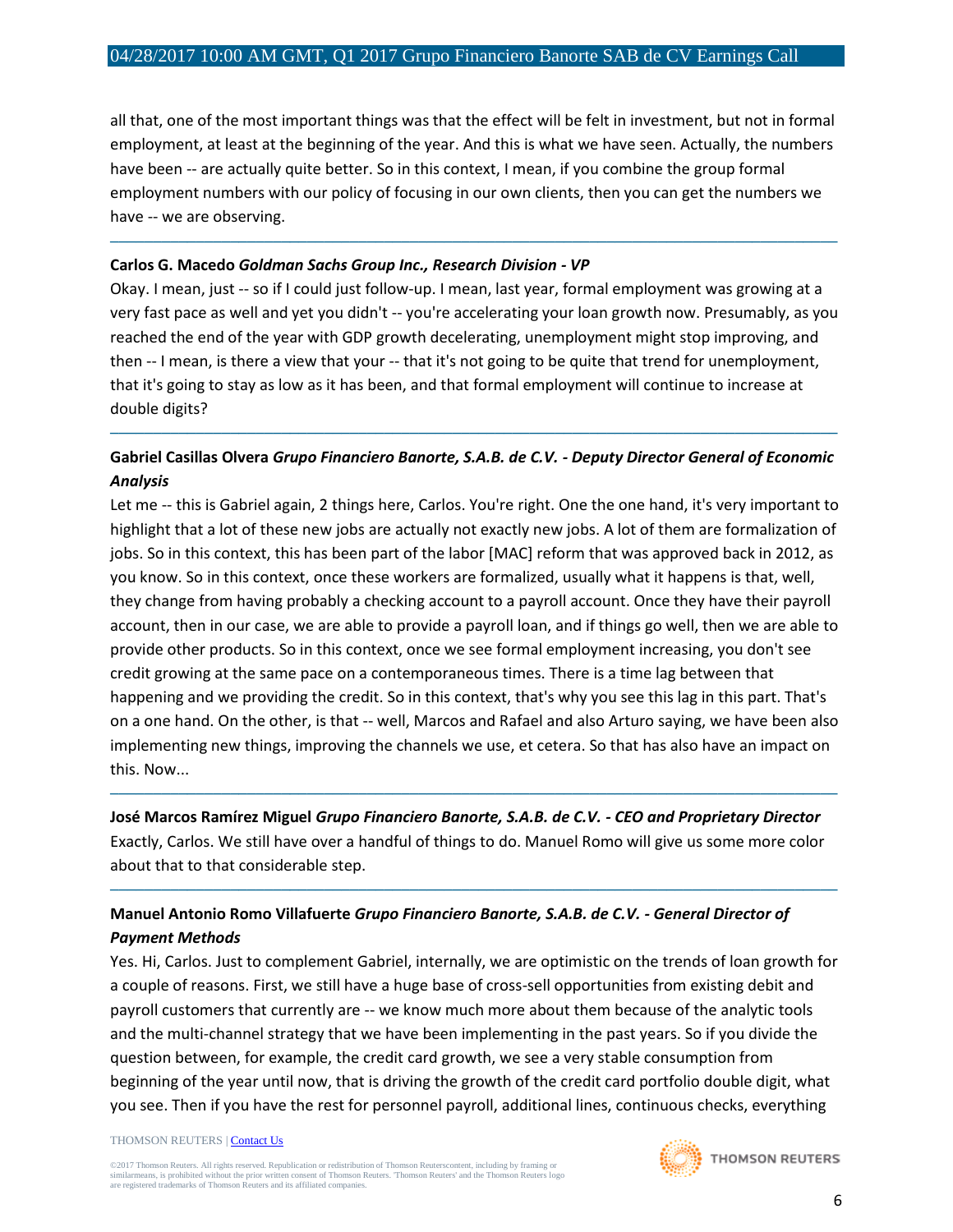comes from multi-channel propensity models. Basically, analytic tools ties up with multi-channel origination strategies. So as a matter of fact what we have is more customers, more channels, more analytics, and that is what's that is driving the growth in the consumer lending with very, very good quality, with a very good profile of customers.

## **José Marcos Ramírez Miguel** *Grupo Financiero Banorte, S.A.B. de C.V. - CEO and Proprietary Director* Let's go to the capital issue, a good issue, by the way. Rafael?

─────────────────────────────────────────────────────────────────────────────────────

─────────────────────────────────────────────────────────────────────────────────────

## **Rafael Victorio Arana de la Garza** *Grupo Financiero Banorte, S.A.B. de C.V. - General Director of Operations, Administration & Finance*

Hi, Carlos, just the last part on the consumer piece. Remember that Manuel says we are actively seeking all the channels and things and propensity model and it's very pretty strongly sourced, but also you have to consider that we have 12 million clients out there folding, that are just sitting there, that just lately we have been able to -- under every single piece of the law complying with it, able to tap those clients, and we're just starting to do so. Only 600,000 clients are shared by the bank, so the potentially huge, and we know all the information about the clients. So you will continue to see a pretty good growth in that on a very secure and permanent basis. On the capital base that you mentioned, we have now total cap 16.67%, because we get the benefit of the inflows for the INB. We will distribute those. We just ask the board to be -- that allow us to go to the assembly and ask for those still extraordinary dividend to be pay out to the shareholders, an also at the same time, we will be paying the full amount of the -- of 2016 profits also in June. So then, again, that 16.6% that's currently at record levels, we'll go to a much reasonable levels that at the end of the year will be around 15.9%. That still is a very strong capital base with a Tier 1, core Tier 1, that's around 16 -- 12.9%. So you're still going to see a lot of movement in the capital base in order to make that efficient with the dividend payout that will stay at 40%, and that MXN 7.7 billion, plus an additional extraordinary dividend of MXN 3.5 billion to be paid in June. Okay?

#### **Carlos G. Macedo** *Goldman Sachs Group Inc., Research Division - VP*

Rafael, just one question. Is there, like, an optimum level of capital that you want to operate? I mean, 12.9% is relatively high. Peers around the region really talk about 12%. Is that -- would that be a reasonable level? I mean, where do you look down the line 3, 4 years?

─────────────────────────────────────────────────────────────────────────────────────

─────────────────────────────────────────────────────────────────────────────────────

## **Rafael Victorio Arana de la Garza** *Grupo Financiero Banorte, S.A.B. de C.V. - General Director of Operations, Administration & Finance*

Carlos, yes, I think, where we feel comfortable with it is around 12% to 12.5% in core Tier 1. That's where we want to be. And it's going to be trending to that number. That's, I think, up very solid capital base. And as you mentioned, we already increased the ROE for the bank at very reasonable levels of 15.7%, and with the payout of the dividends and that remain of the dividends, you still have to add to that number for the end of the year around 35 basis points more to the ROE. So we are keeping an eye as clearly been solid, strong, but at the same time, efficient on the capital base.

# **Gabriel Casillas Olvera** *Grupo Financiero Banorte, S.A.B. de C.V. - Deputy Director General of Economic Analysis*

─────────────────────────────────────────────────────────────────────────────────────

THOMSON REUTERS [| Contact Us](http://financial.thomsonreuters.com/en/contact-us.html)

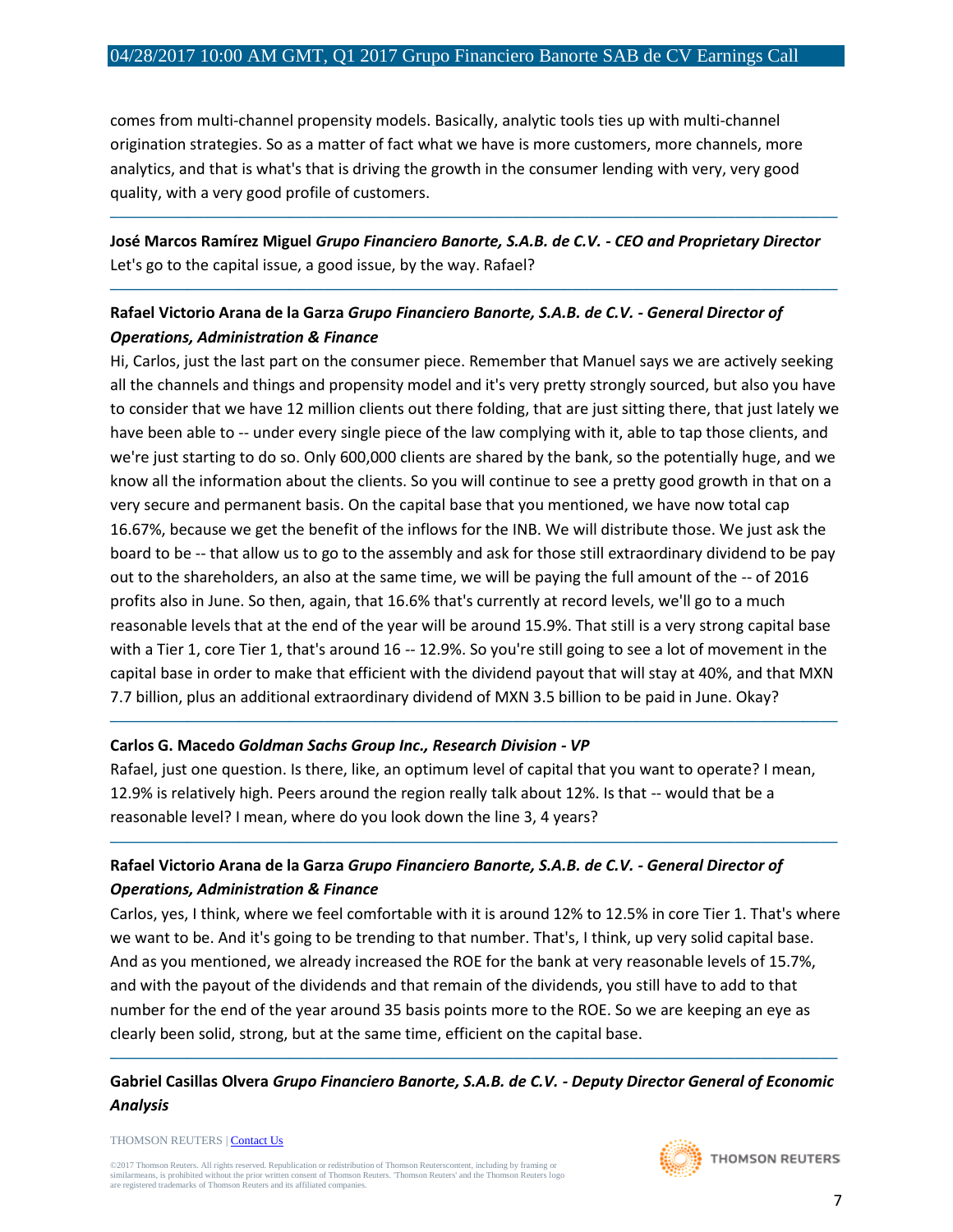One thing just -- this is Gabriel Casillas one again. Just one thing, Carlos, about that just to make sure if I answered the question properly in terms of the following months, I mean, we think it's highly likely that the growth rate of new formal jobs could decelerate in the next few months. However, the 2 things we do not see and we decelerate one is the conversion from informal to formal workers, and that's great for banking system and for us, and the other one is what we are going to continue to do. So in this context, this is why we are so confident with our guidance and the good numbers.

─────────────────────────────────────────────────────────────────────────────────────

─────────────────────────────────────────────────────────────────────────────────────

#### **Operator**

And moving on, we'll to Ernesto Gabilondo.

#### **Ernesto María Gabilondo Márquez** *BofA Merrill Lynch, Research Division - Associate*

A few questions from my side. First, we're looking to get expenses for all this quarter. It was 12% yearover-year, while your guidance implies 6% to 7.5% growth. So can we assume lower expenses grow in the next quarters? Secondly, from your point of view, which are the main challenges ahead? Could they be related to the economic slowdown, high inflation levels, normalized NIM benefits at some point after getting close to an end in the hiking cycle or the external and internal risk due to NAFTA negotiations or political uncertainty and next presidential elections? Anything related to that will be much appreciated. And finally, do you have any news with the U.S. bank? Are you willing to pay an extraordinary dividend? Is that right? When are you planning to do it?

## ───────────────────────────────────────────────────────────────────────────────────── **José Marcos Ramírez Miguel** *Grupo Financiero Banorte, S.A.B. de C.V. - CEO and Proprietary Director*

First, the expenses should normalize, and Rafael is going to give us some colors about that. The third one is as the INB that we will, as soon as everything is -- it's okay in a few months, we will pay that as a dividend. Around June we expect that -- to do that. And first, let's go to the expenses, and then I will come back to the main challenges.

─────────────────────────────────────────────────────────────────────────────────────

## **Rafael Victorio Arana de la Garza** *Grupo Financiero Banorte, S.A.B. de C.V. - General Director of Operations, Administration & Finance*

Ernesto, thanks for the question. The expenses, you have to look at the expense line in a peculiar way for first quarter because we anticipate unlock most of the expense denominated in dollars, especially in software and hardware, in order to be comfortable that, that would not be jumping back and forth with that. So the number that you see on expenses for the first quarter is MXN 350 million above on a normalized basis. So what you will see in the coming months and trending to the end of the year is that we will comply with the guidance that we gave at the beginning of the year, but right now we took advantage of some very good discounts and also to lock out most of the software and hardware expenses. So we anticipate MXN 150 million that, if you want to normalize, you have to pull those numbers out from the first quarter on the expense line.

## ───────────────────────────────────────────────────────────────────────────────────── **José Marcos Ramírez Miguel** *Grupo Financiero Banorte, S.A.B. de C.V. - CEO and Proprietary Director*

Going a little bit to the main challenges, and we have a lot, but I think the big one is execution. That path is the right path, and we need to do everything like we are doing right now. The cross-selling is the name of the game. So the internal issues, the more we work in the internal as we are working, we don't care

#### THOMSON REUTERS [| Contact Us](http://financial.thomsonreuters.com/en/contact-us.html)

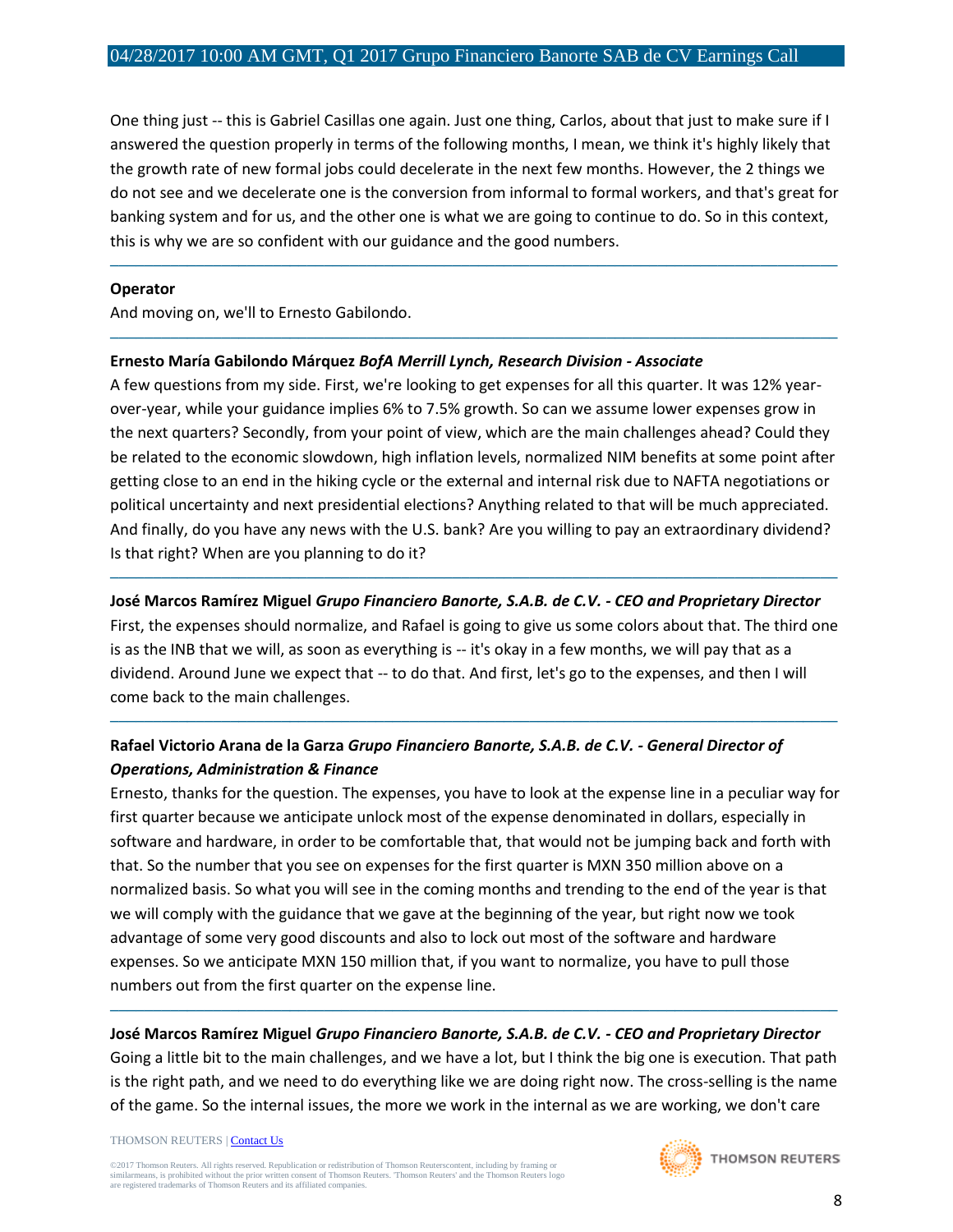too much about what's going on external because the volatility is there, but the reality is another things. So we will take care of the reality. We don't take too much time looking to all this volatility, because nobody knows where are we failing, and we expect to land it perfectly. So we will continue with execution, execution and execution, and that's our main purpose here, no? And I think that's it.

─────────────────────────────────────────────────────────────────────────────────────

## **Rafael Victorio Arana de la Garza** *Grupo Financiero Banorte, S.A.B. de C.V. - General Director of Operations, Administration & Finance*

If I just may add, I think what Marcos mentions is, it's very, very important that -- and I think it's a strong message for the -- from the bank and from the management. I mean, we redid the budget at the end of the year because there were so many concerns and things. But when we really go to the field and talk to the commercial bankers and go to the companies and thing, I mean, everybody was confident because no changes in the budget for the year for the companies related to exports and things were happening. So -- but we have seen in the first quarter is that, as Marcos says, reality is a lot stronger than really a speculation and all that has been going around. And the other thing that, I think, is quite important about this -- the execution and reality is that we continue to be very solid in recurring earnings. I mean, trading, as you saw, is still on the guidance that we gave you, MXN 700 million to MXN 800 million. So we are not depending on anything. We are not taking aggressive positions in order to benefit from volatility. We are concentrating on recurring earnings that keep on growing at a pace of 32%, 34% per year. Trading is very, very controlled, very stable at MXN 700 million -- above MXN 700 million, but not jumping up and down and playing the house on the volatility.

## **Gabriel Casillas Olvera** *Grupo Financiero Banorte, S.A.B. de C.V. - Deputy Director General of Economic Analysis*

─────────────────────────────────────────────────────────────────────────────────────

This is Gabriel. Ernest, I just want to highlight a couple of things from the macro side. I mean, what you mentioned -- I think, for the bank, definitely Rafael and Marcos said exactly what they think, but for the contrary, at the overall level -- and there is no doubt that the main challenges ahead are 2, potential U.S. policies and the Mexican elections in 2018, but there are 3 issues here I want to highlight. One, the exchange rate, dollar-mex, is more solid now that Central Bank has hiked rates more than 300 basis points, as you know, and has implemented this FX NDF. So it's not moving as it used to. I mean, the peso right now is not the same peso of the Brexit. So now that we see some issues happening in the world, the peso is less vulnerable. Number two, in terms of potential U.S. policies, every week, every day that goes by, reality rights, and that's something that a lot of Mexican asset prices have already taken into account. And in this context, it seems that the full confidence is coming back to Mexico. In terms of the indices, because as Marcos and Rafael said, reality has been quite good. And number three, terms of the Mexican elections in 2018, I mean, there's -- we are far away from it. So why don't we see in the polls. I think they are completely unrelated to what we are going to see in the result next year. Of course, we can discuss a lot about it, but I just want to leave it like that. Thank you.

─────────────────────────────────────────────────────────────────────────────────────

─────────────────────────────────────────────────────────────────────────────────────

#### **Operator**

And next we'll go to Jason Mollin with Scotia Bank.

**Jason Barrett Mollin** *Scotiabank Global Banking and Markets, Research Division - MD of LatAm* 

THOMSON REUTERS [| Contact Us](http://financial.thomsonreuters.com/en/contact-us.html)

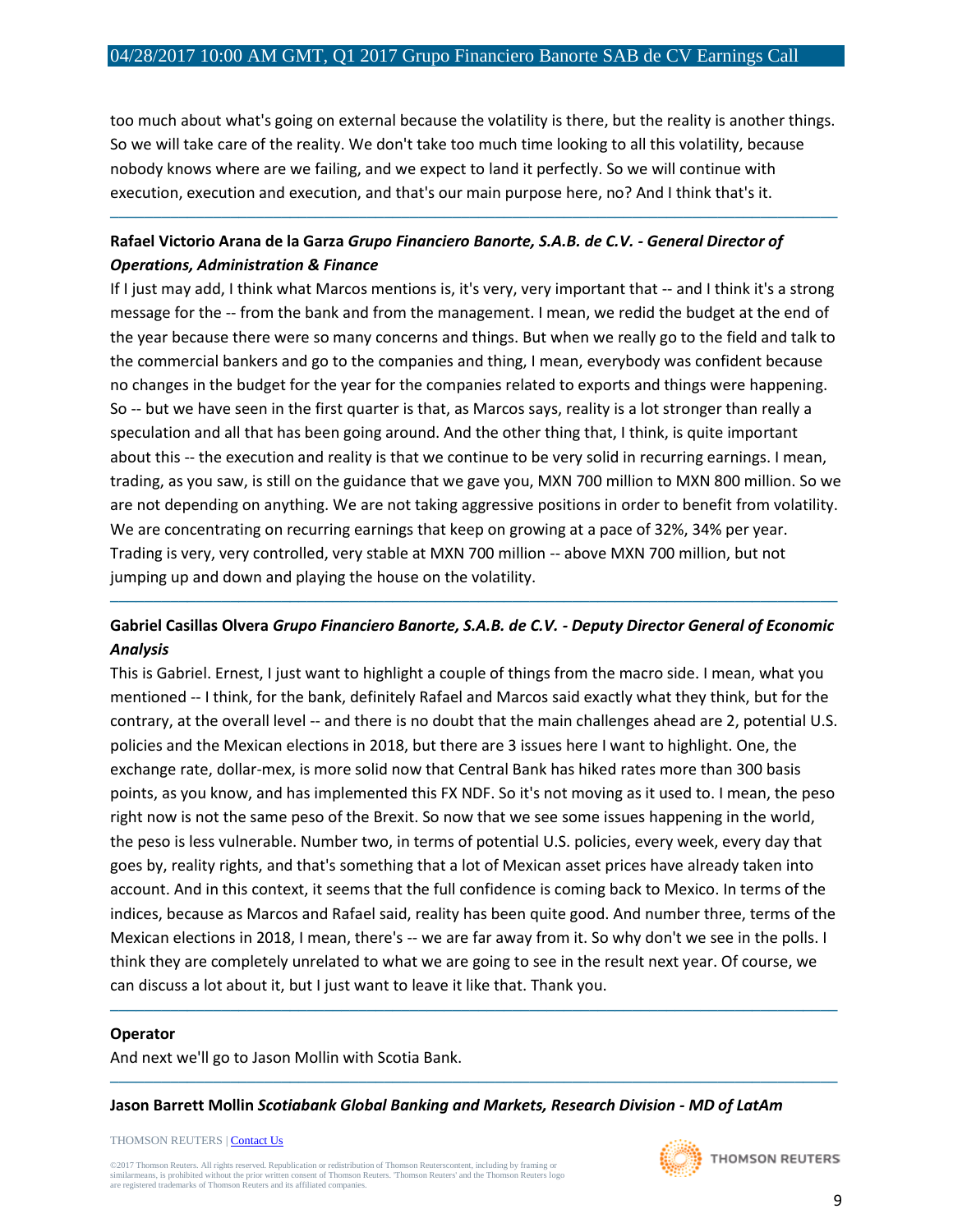#### *Financial Services*

You did mention some of a -- some negative hits to book value in the quarter due to INB, the final impact and the market-to-market valuation of, for instance, the homebuilders. And this did follow a big hit to book value last quarter. Actually, book value declined MXN 800 million in the quarter, despite the MXN 5.2 billion in earnings we had, again, from INB and other mark-to-market with the volatility we have. But my question is related to the comment -- I just wanted some clarification that we should expect to see another MXN 200 million per quarter in adjustments this year, is that -- if I understood that correctly? And then maybe you can give us some feeling for what's in the balance sheet. Of course, mark-to-market of securities, that's the reality of what it is. But the group still has, I think it's about MXN 25 billion in intangible and goodwill, if we should expect anything there, any kind of adjustments or impairments? And my second question is just maybe a bit of an update on competition. We have seen some of your competitors paying up for demand deposits, and if that's something that you think could negatively impact the cost of funding for the system going forward, if there were to be either incumbents paying higher rates on deposits or a new entrant that's trying to do the same?

## ───────────────────────────────────────────────────────────────────────────────────── **José Marcos Ramírez Miguel** *Grupo Financiero Banorte, S.A.B. de C.V. - CEO and Proprietary Director*

And the second one is the easy one, for me at least. We don't look at our competitors. We have a solid base of customers and that -- and now we can say that, so you will see that we will move there and everything is okay inside in the bank, no? And the first one is a clarification about all these movements. I will ask Rafael Arana to give you some color, please.

─────────────────────────────────────────────────────────────────────────────────────

## **Rafael Victorio Arana de la Garza** *Grupo Financiero Banorte, S.A.B. de C.V. - General Director of Operations, Administration & Finance*

Thank you, Jason. As you mentioned, yes, there has been adjustments on the book value related to the shares, that we exchange for the nonsecure loans that we have with the homebuilders. And as Marcos mentioned that at the beginning, there has been a new law that has been very well received on the market for the development of the housing in Mexico, and we saw last week some improvement in the value of the shares. We are very conservative on that, and we just don't follow up the market up and down on a daily basis. We do it on a conservative basis on the market, and when we don't have certainty about the permanent side of the value, we always go to the downside. So we still see some benefits on that part. The adjustment that you also see -- and I will not -- when we are talking about the valuation of the projects and that's also part of the adjustments, that, that doesn't go -- that it's not related to the shares and to the value. It's related to the value of the projects that, as you know, the companies, the 3 big companies, were quite strong be able to really run again into production. One of the companies went back to the judicial process. So but now what see -- have seen in the first quarter for the 3 companies is that, finally they are really trying to reach a much more stable and upward trend in the production and selling on houses. So we are confident that the projects that has been sitting idle there and that we just have to adjust the value. We'll start to regain its value on the next quarters. On a conservative basis, we are thinking that MXN 200 million per quarter for adjustment in the projects, basically, is prudent to have. Maybe it will not happen, but it's prudent at this point in time. So that's another goodwill piece. As you know, in Mexico, you cannot eliminate or adjust goodwill. So that will continue to be sitting there. There will not be -- there would be no movement on the goodwill there. So that's the way the Mexican

#### THOMSON REUTERS [| Contact Us](http://financial.thomsonreuters.com/en/contact-us.html)

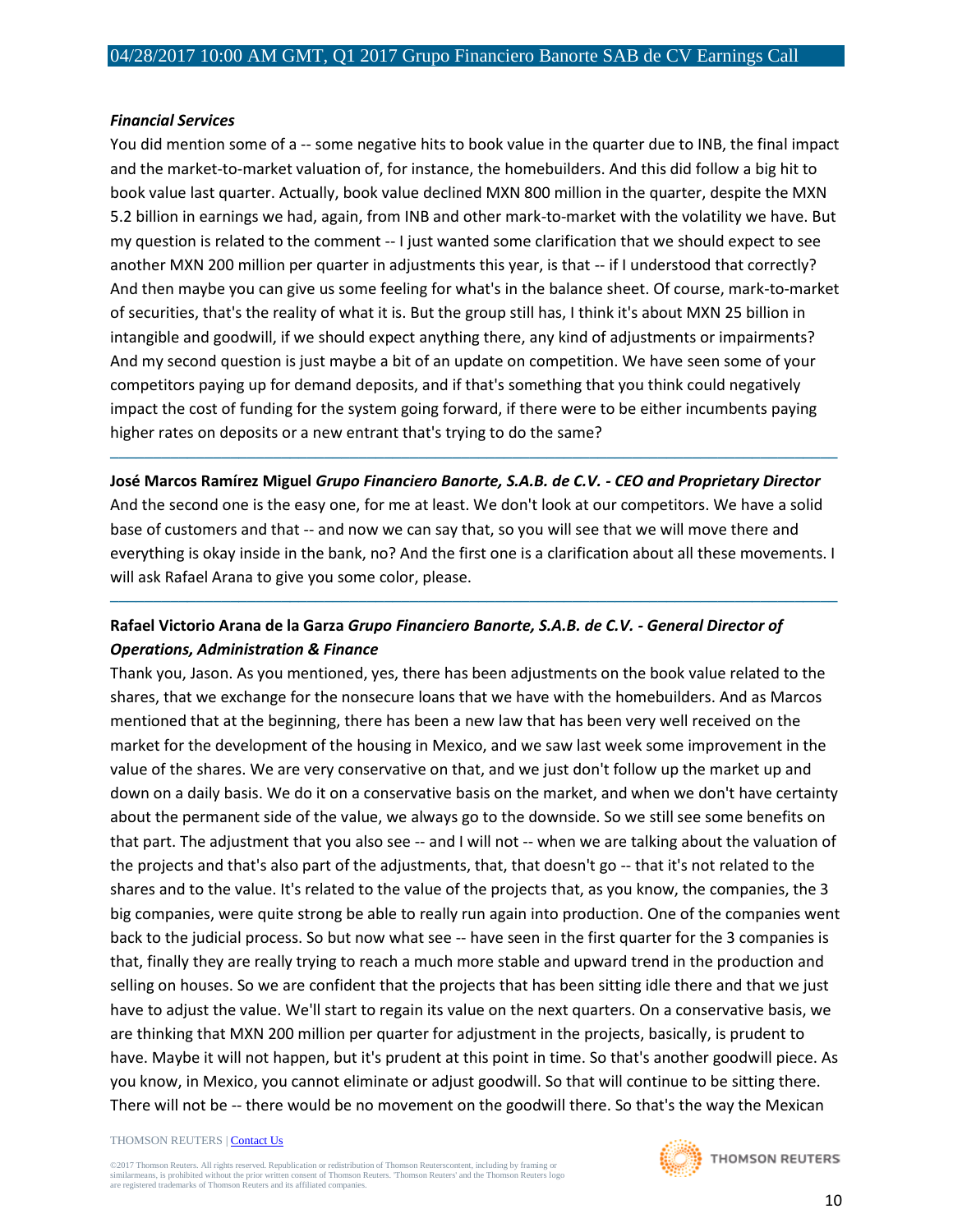rules are.

#### **Ursula Margarete Wilhelm Nieto** *-*

And just to clarify, Jason -- this is Ursula, on the intangibles and the goodwill that Rafael mentioned, it is related to the Ixe acquisition and also through the acquisition of the Afore. And there are no -- we don't expect to do any changes in the ownership of those assets.

─────────────────────────────────────────────────────────────────────────────────────

─────────────────────────────────────────────────────────────────────────────────────

## **Jason Barrett Mollin** *Scotiabank Global Banking and Markets, Research Division - MD of LatAm Financial Services*

And (inaudible) a little bit color on the (inaudible) you don't? I mean, with rates having gone up, clearly, low-cost funding is very valuable, demand deposits that are paying almost nothing. Obviously, there is a - - the cost -- the operating cost to get them. But is there any view that just the market will change a little bit, that this -- I don't want to call it a free ride, because you guys have worked hard for those deposits, but the new entrants come (inaudible) and pay a lot more.

─────────────────────────────────────────────────────────────────────────────────────

## **Rafael Victorio Arana de la Garza** *Grupo Financiero Banorte, S.A.B. de C.V. - General Director of Operations, Administration & Finance*

Jason, I will pass to Manuel and then maybe to Carlos, but I would really reaffirm what Marcos says. One of the key capabilities of the bank is the ability to gather deposits, because we have a very diversified transactional banking, business banking. And overall, it's a service banking business that we do provide. And people are willing to hold at a very low cost of funding side if you provide the right service and things. And that's not new. That has been ongoing for many years, and Banorte has always been a key player in keeping the cost of funds down and being able to grow demand deposits at least 12% to 14% per year. But I will transfer that to Manuel and to Carlos, if they want to add anything on this.

─────────────────────────────────────────────────────────────────────────────────────

# **Manuel Antonio Romo Villafuerte** *Grupo Financiero Banorte, S.A.B. de C.V. - General Director of Payment Methods*

Just to complement, Jason, because the funds is 10% lower year-on-year, and really the strategy behind that, as Rafael is mentioning is, under the proceeds that we're gathering from the market, we are very focused on DDAs and the profile of the account are exactly the profile of customers that we want. So we have creamed, so to speak, our base of close to 5 million customers, really creamed out an increase of productivity of the good customers that we have. So it's not only for us the deposit business. The DDAs is not only gathering a checking account, and the average balance that comes from the market is what it is. No, we work with it. We work with the customer, use the checking account and really see that the average balance -- you can also see on our numbers that the average balance per account of DDAs is growing around 5% or 6% year-on-year. That's number one. And number two, we have also a very active management of expensive accounts in which we are paying too much and really something that we continue working with customers to go back to the cheap funding, which is very productive for us and the very expensive accounts that we do not want, we go back to the market and leave it.

## **Carlos Alberto Arciniega Navarro** *Grupo Financiero Banorte, S.A.B. de C.V. - MD of Treasury* Yes, maybe this sounds strange to you, and -- but if you have a full-service bank, you provide a service. As

─────────────────────────────────────────────────────────────────────────────────────

#### THOMSON REUTERS [| Contact Us](http://financial.thomsonreuters.com/en/contact-us.html)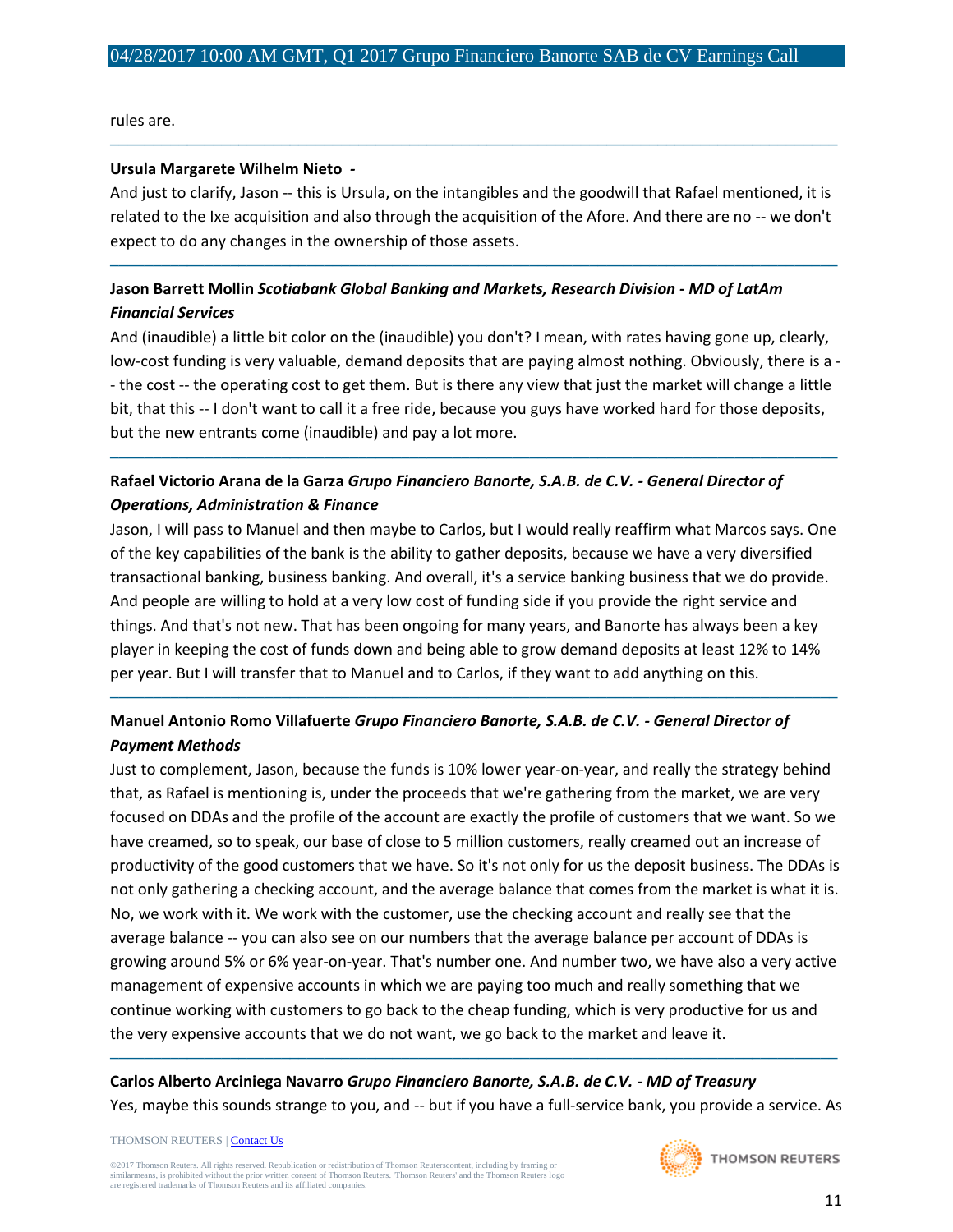you provide the usability and the ease of use to the clients, the clients are willing to stay with you because of the number of services that you provide them. You do the mobile, you to the web, you do the call center, you do everything, so you keep lowering your operational expenses to serve the client. But also, the client is willing to be with you because of the kind of services and the quality of the services that you provide. And it's not just the funding, it's the whole value proposition that we provide to the market.

─────────────────────────────────────────────────────────────────────────────────────

#### **Operator**

Next, we'll go to Philip Finch with UBS.

## **Philip Finch** *UBS Investment Bank, Research Division - MD, Global Banks Strategist, and Latam Banks Analyst*

─────────────────────────────────────────────────────────────────────────────────────

Just 2 question from me, please. One is -- so I think, we'll top-down. We've seen a pretty impressive recovery in ROEs over the last 1 or 2 years, and you've repeatedly said how you have this 2020 vision for 20% ROE, which, obviously, is now looking a lot more credible with improvement in ROEs. Can you help us understand how we get there from here? What is it we need to see? Is it margins going up much further? Is it cost coming down? Or is it a leverage gain that you -- as you were saying earlier that -- the core Tier 1 capital has to be much lower. Can you just try and give us a picture of what are key drivers to get us from 15.7% ROEs today to that 20% level? And the second question is to do with just margins. We saw a very impressive 50 basis points expansion in the first quarter, sequentially. How much of that was due to higher policy rate? How much of it was it due to the insurance premium renewals? And going forward, how much more can we see in terms of increases from policy rates going up? And Marcos, I think you said in your presentation right at the start that you think NIM could go -- could expand by at least another 10 basis points in the second quarter. Is that correct? Did I hear you say that correctly?

## ───────────────────────────────────────────────────────────────────────────────────── **José Marcos Ramírez Miguel** *Grupo Financiero Banorte, S.A.B. de C.V. - CEO and Proprietary Director*

Yes, I said that, and it's correct. That is 10 basis points. And working the part from here to the year 2020, we will work in all fronts, the capital, the cost, the income, all of them. And I will ask Rafa Arana to give you some color about the transition from where we are and where we want to be in the 2020. But the numbers that we have, and we'll revise and revise, we will go there and we are -- on that, we are ahead of the provisions and we will get there. And why don't you give us...

─────────────────────────────────────────────────────────────────────────────────────

## **Rafael Victorio Arana de la Garza** *Grupo Financiero Banorte, S.A.B. de C.V. - General Director of Operations, Administration & Finance*

Yes, thank you, Marcos. And then I'd ask to Ursula to give us some additional information about the margin. Thank you for the comment about the ROE. Yes, we have seen pretty good expansion on the ROE, and we continue to read very positive numbers for the end of the year. So you have to add to the current ROE at least 30 to 35 basis points more because of the management on the capital base and the expansion on the net income. And we -- as Marcos mentioned, when we designed the path for the 2020, we are almost 8 months ahead of the plan because of the increase in the interest rates and also that we have been able to control the cost of risk very nicely. So that is 2 levers that are playing in our favor in a very strong and a very rich way. So we expect to end the year around 16.1%, maybe 16.2% for the ROE, and we'll continue to manage the capital base. As you mentioned, you will continue to see inflows in the

#### THOMSON REUTERS [| Contact Us](http://financial.thomsonreuters.com/en/contact-us.html)

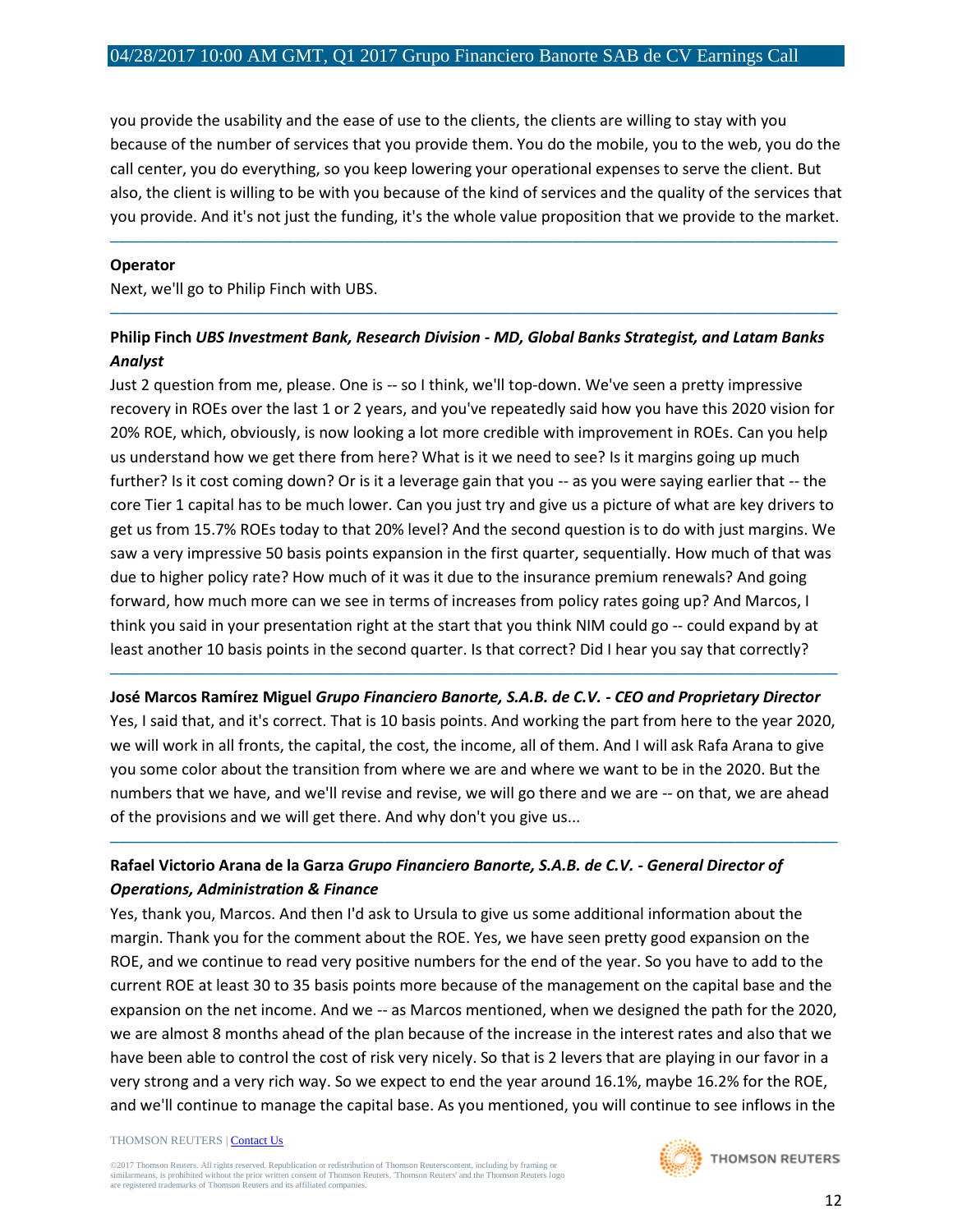capital base because, as you've seen, the net income is growing nicely about 16% and loan growth is around 11%, 12%. So accumulation of capital is a fact. We are committed to stay with a payout ratio of 40% and be very prudent but very vigilant of additional capital that we can pay in extraordinary dividends as we see fit. So yes, we are confident. If you look at the numbers for the bank of the ROE, I think the numbers for the bank is -- for the quarter were 18.8%. And as you know, that's already considered that release from the INB. So the bank now is sitting at 18.8% and will continue to expand from there. The insurance business is above 50% on the ROE. Pensions, close to 30% and above. So - and therefore, now it's regaining its growth. So overall, we see that all the things that we needed to have in order to achieve the 2020, the main laggard was really the bank that was hitting at 14% to 15%. Now the bank jumped to 18.8% and we'll continue to keep managing the capital of the bank. So yes, we are very confident to reach those numbers based upon the path that you can project from the numbers on this quarter. I will ask Ursula if she can provide us with information about the NIM that you request, Philip.

─────────────────────────────────────────────────────────────────────────────────────

#### **Ursula Margarete Wilhelm Nieto** *-*

Yes, thank you. If you look at the chart that we have on Page 4 of the conference call document, I think that's really a reflect where the NIM is coming. The NIM for the group was 5.5% in the quarter. And out of this, about 2.2 percentage points came from the insurance company and the pension company. Remember, on insurance, we have a very strong renewals of premiums in the first quarter. That is partly what helped the margin. And on the pension company, we have the benefit of inflation. This first quarter, inflation is almost double of what it was last year at the same period, and therefore, that affected positively the inflation-indexed investments that the pension company has. But also, if you see also in the chart, the margin of the banking business is also growing. It increased 30 basis points versus the first quarter, and this really reflects 3 things: growth in assets; repricing of the loan book, mainly the nonconsumer books; the investment book also is repricing. If you see the NII breakdown, you will see a very strong growth in NII coming from repo and investment book. And also the -- what we have been doing on the funding cost that Manuel described, it is very, very important to manage the funding cost during the rate hike because the deposits and liabilities overall reprice faster than assets. So this is what you have on the NIM.

## **Gabriel Casillas Olvera** *Grupo Financiero Banorte, S.A.B. de C.V. - Deputy Director General of Economic Analysis*

─────────────────────────────────────────────────────────────────────────────────────

Just one thing, Philip. This is Gabriel Casillas. You mentioned -- you asked how many rate hikes from Central Bank we might see this year. Just to share our view really quick here. Well, we think Banxico will hike the reference rate by 50 basis point more this year. It'll be 2 25 basis point hikes, particularly following the U.S. Fed, depends on whether you said dollars, of course. In our view, Banxico believes that they are very close to the neutral rate at this point. And moreover, the yield curve from a U.S. Treasury spread standpoint looks inverted, suggesting that the market is actually is counting the possibility of an easing cycle at some point in the second half of next year. However, even though the exchange rate is less venerable and inflation might increase a little bit from now to July, we do expect that CPI growth will converge to something around 5.7% by year-end and then towards 3% in 2018. We think it's very likely. So Banxico board members really want inflation to get back to 3% next year, and they want to make sure

#### THOMSON REUTERS [| Contact Us](http://financial.thomsonreuters.com/en/contact-us.html)

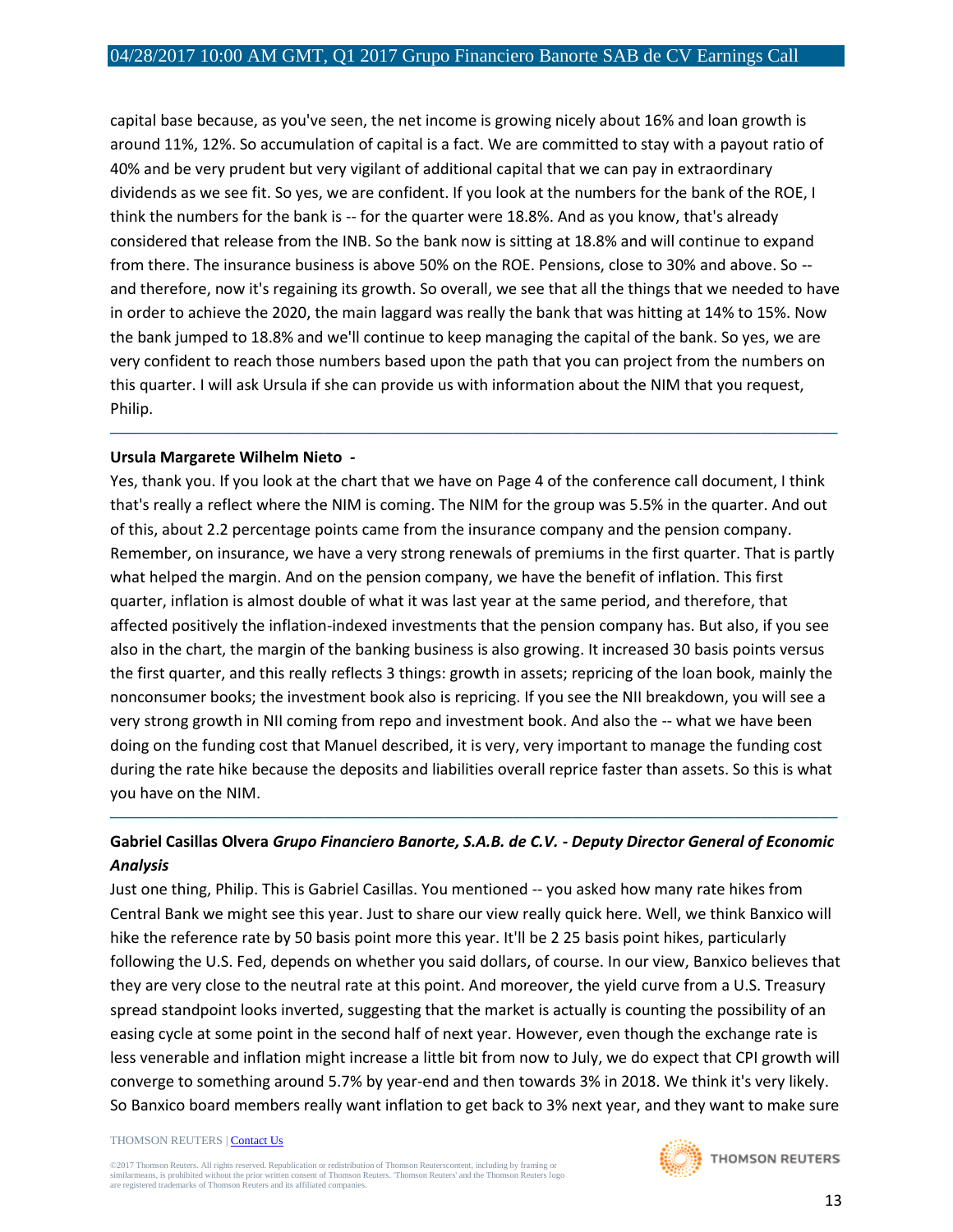this happens. So in this context, this is why we think that. Even though they think they're getting closer to the neutral rate, they might have to accompany the U.S. Feds, at least this year.

# **Philip Finch** *UBS Investment Bank, Research Division - MD, Global Banks Strategist, and Latam Banks Analyst*

─────────────────────────────────────────────────────────────────────────────────────

Gabriel, that's helpful. Maybe I'll just ask a follow-up question then. Given that we're still looking for policy rate to continue rising, albeit at a lower, can we then assume that net interest margins, or at least credit spreads, next year should still continue rising at least a little bit?

## **Gabriel Casillas Olvera** *Grupo Financiero Banorte, S.A.B. de C.V. - Deputy Director General of Economic Analysis*

─────────────────────────────────────────────────────────────────────────────────────

Yes. Yes, that's, as Ursula mentioned, the books, especially the consumer takes longer time to reprice but this impairment is repricing on that. Yes, we expect that to continue to happen. To be honest, we don't like high interest rate hikes because eventually that can hurt the loan growth. But at this point in time, we have been able to really manage our clients on a very risk-adjusted margin base, and that's been very helpful for the clients. We have been helpful for us to keep the NPLs down and cost of risk down. So we have been able to manage the right risk with the right clients and increase the price where we need to increase the price based upon risk-adjusted margin base. But we are very selective and being very careful in keeping the risk-adjusted margin going up, not just the price going up.

─────────────────────────────────────────────────────────────────────────────────────

─────────────────────────────────────────────────────────────────────────────────────

#### **Operator**

Moving on, we'll go to Carlos Rivera with Citi.

## **Carlos Rivera** *Citigroup Inc, Research Division - Senior Associate*

A couple of questions from my side. The first one is regarding the government loan book. It is declining 4% year-over-year. And I know that most of the portfolio has all the guarantees. But you mentioned in the press release that your strategy is to reduce the concentration of the portfolio. So what level would you want to have there? I know you're talking about the government loan book as a percentage of our total loan book? Or you're trying to diversify among within the government loan book? And my second question is regarding the strength of a subsidiaries, and we saw pretty significant quarter-over-quarter growth in the net income. So just wondering if these has anything to do with higher rates. So if you could just remind so little bit of the -- how do they affect the your main subsidiaries, like insurance, may be higher investment income and some release of technical reserves? Or the annuities benefiting from high inflation? If you could just give us a little bit color there would much appreciate it.

## ───────────────────────────────────────────────────────────────────────────────────── **José Marcos Ramírez Miguel** *Grupo Financiero Banorte, S.A.B. de C.V. - CEO and Proprietary Director*

The first one, the government loan book, a matter of diversified or not. No, it's a matter of business. We will decrease the book because one decline among the government paid off, and we are looking to do more business with them. So it's a matter of good business for everybody, not it's not a matter of diversification, and we will continue to do business with them in the future, and you will see that book growing in the next months and at the end of the year. Around, I would say 10% also, all the books. And taking care of the subsidiaries, maybe, Rafael, if the solution is going help us..

#### THOMSON REUTERS [| Contact Us](http://financial.thomsonreuters.com/en/contact-us.html)

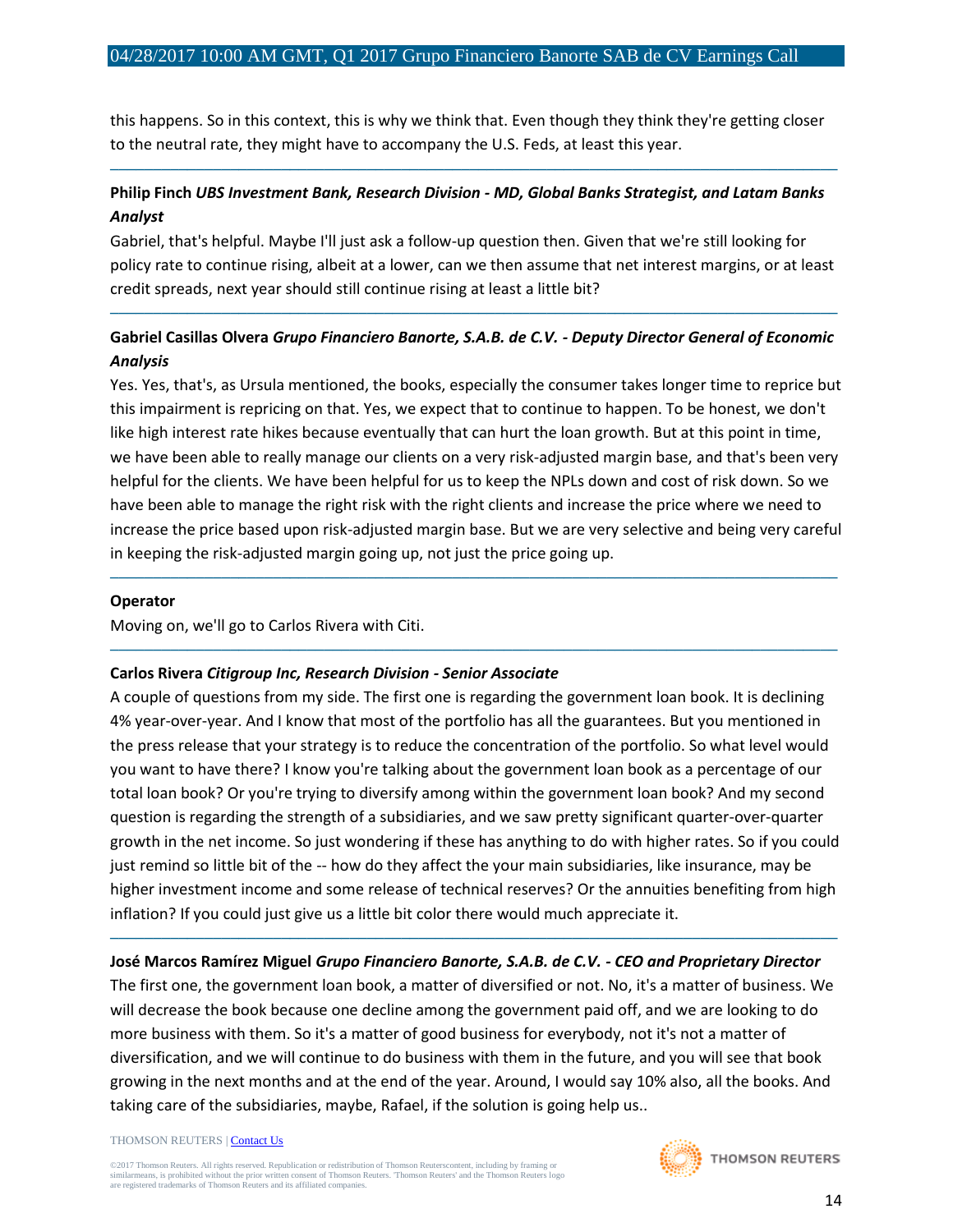## **Rafael Victorio Arana de la Garza** *Grupo Financiero Banorte, S.A.B. de C.V. - General Director of Operations, Administration & Finance*

─────────────────────────────────────────────────────────────────────────────────────

Well, with respect to the insurance company -- I mean, well, first of all, let me tell you that for both the insurance company and the annuity company, we match -- we tend to match as much as possible assets with liabilities. We're respective insurance company. Our portfolio is mainly short term, and therefore, yes, we will have some benefits from the interest rates hikes in insurance company. Even though the reserves that we have in company are not as large because we don't have, as you are very much aware, in long term -- long-term insurance and the short term. So that's why we don't have a huge base of reserves, but just to some extent there are -- I mean, higher rates will benefit a little bit our book in that respect. Now regarding the annuity company, well, we've not charted with liabilities. I mean you have just heard from Ursula that, that benefited the NIM. But I should mention that with respect to the net income of the company, actually that effect is neutralized because of the this matching of the assets on liabilities. That means to say, I mean, we have, with higher inflation, we have a higher yield rates, but we have to pass those through to our clients. So that is not affecting net income in the annuity company. Actually, the annuity company is growing very healthy in terms of net income due to the fact that we have been more efficient in terms of identifying those pensioners to that chart. Not longer there because they die, and they not have any longer the benefits. And also, because we are increasing our loan portfolio to those customers. So yes, I would say that for the annuity company, most of the increase in the net income comes from strategies that are helping us with hiking over our current income.

#### **Operator**

And moving on, we'll go to Germán Velasco with BBVA.

#### **Germán Velasco** *-*

A couple of questions from my side. The first one is regarding the new guidance that you have provided for NIM and cost of risk, just wondering why is it not reflected in the final net income. Why do you maintain the same guidance for net profit? And the second question is regarding the amount to be paid as an extraordinary dividend in June. Can you repeat the dividend per share that we should expect to be paid?

─────────────────────────────────────────────────────────────────────────────────────

─────────────────────────────────────────────────────────────────────────────────────

─────────────────────────────────────────────────────────────────────────────────────

**José Marcos Ramírez Miguel** *Grupo Financiero Banorte, S.A.B. de C.V. - CEO and Proprietary Director* The second one, we sold the bank in USD 260 million, so the exact payment should be around that. And the first one, we moved the NIM right, the cost of risk, right? And we are moving the target. Instead of going to the low part of the -- we are going to the high part of the bracket, no? So we are closing the gap and moving in the higher part of the bracket that we announced. And maybe in the future, we remove it, but we prefer to do that things right, and that's why we are only moving -- closing the gap and that's what we are doing. I don't know, Rafael, you want to say something around?

# **Rafael Victorio Arana de la Garza** *Grupo Financiero Banorte, S.A.B. de C.V. - General Director of Operations, Administration & Finance*

No, I think Marcos said it right. I think we still -- being prudent of the evolution, I mean, I think it's much

─────────────────────────────────────────────────────────────────────────────────────

THOMSON REUTERS [| Contact Us](http://financial.thomsonreuters.com/en/contact-us.html)

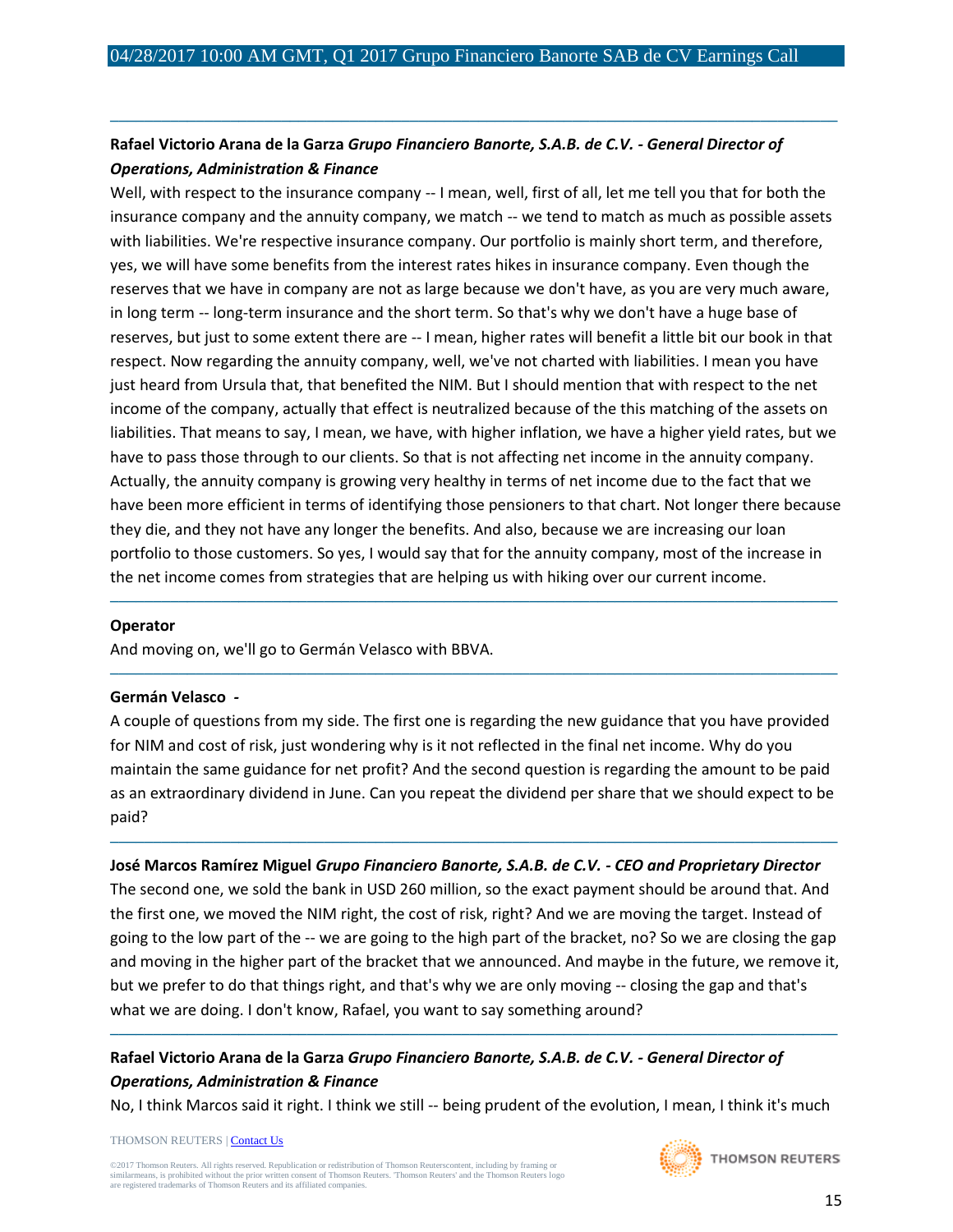more. The more we advance from the year, the more precise we'll be on our guidance. We continued to see goods expansion on the NIM, better behavior on the cost of risk. With no expenses will be online, the upper -- I would say, the upper range of the net income seems much more feasible than at the beginning of the year. So we will continue to adjust the guidance as we see fit in the second quarter and in the third quarter. The number that you add per share is MXN 4 per share, but you also have to add the extraordinary dividend of the INB, that is MXN 3.5 billion, that will be paid along with the MXN 7.7 billion in June that will cover the full amount for the 2016 profit. I think it's a big advance for the group. The shareholders have been with us for many years. They have sometimes to wait for more than a year and 2 years to be paid for the full year that the profits happen now. We have now paying the full '16 on June, plus the additional MXN 3.5 billion of the INB. So, it's MXN 4, plus the MXN 3.5 billion, divided by the number of shares, the 2.7 billion shares that we have.

─────────────────────────────────────────────────────────────────────────────────────

─────────────────────────────────────────────────────────────────────────────────────

#### **Operator**

And next we'll hear from Marcelo Telles with Crédit Suisse.

## **Marcelo Fedato A. Telles** *Crédit Suisse AG, Research Division - MD of the Latin American Equity Research and Head of the Latin American Financials Sector*

Well, one of my questions was just answered regarding guidance, so my other question is regarding your liquidity position. And when I look at your LCR, we saw a deduction to 93%. And if you compare that to some of your peers, that's kind of on the low side. So I was wondering if there is any -- I mean, any plan to try to improve your LCR and if that would probably pose some sort of risk to your NIM expansion story in case you have to fund, let's say, with longer-tenure bonds, if that could be any impact there? Or perhaps the calculations just doesn't reflect the real liquidity of the banks. If you elaborate on that, that would be great?

## ───────────────────────────────────────────────────────────────────────────────────── **José Marcos Ramírez Miguel** *Grupo Financiero Banorte, S.A.B. de C.V. - CEO and Proprietary Director*

Thank you, Marcellus. It's a pleasure to say hello to you. Yes, we have expensive funding, and we decide to keep it way, and that's why the liquidity ratios change. Obviously, we can do it again and go for a defunding. But so far, we don't need it, and that's why you see that numbers. And I don't know what else to say, but that's the reason...

─────────────────────────────────────────────────────────────────────────────────────

## **Rafael Victorio Arana de la Garza** *Grupo Financiero Banorte, S.A.B. de C.V. - General Director of Operations, Administration & Finance*

Now there's something that you will continue to see that number going up and down as we see fit. So there's no concern from us on that part. And remember that we have a big position also, that we do on behalf of clients, so that has to do with the money markets -- and think -- and the treasury. But no, we are very confident of the performance of the liability side and the funding side for that we provide for the loan books. So this is much more on a tactical basis for the training and for the money market desk. And the other part that -- sorry, Marcelo, the second question was?

─────────────────────────────────────────────────────────────────────────────────────

## **Marcelo Fedato A. Telles** *Crédit Suisse AG, Research Division - MD of the Latin American Equity Research and Head of the Latin American Financials Sector*

THOMSON REUTERS [| Contact Us](http://financial.thomsonreuters.com/en/contact-us.html)

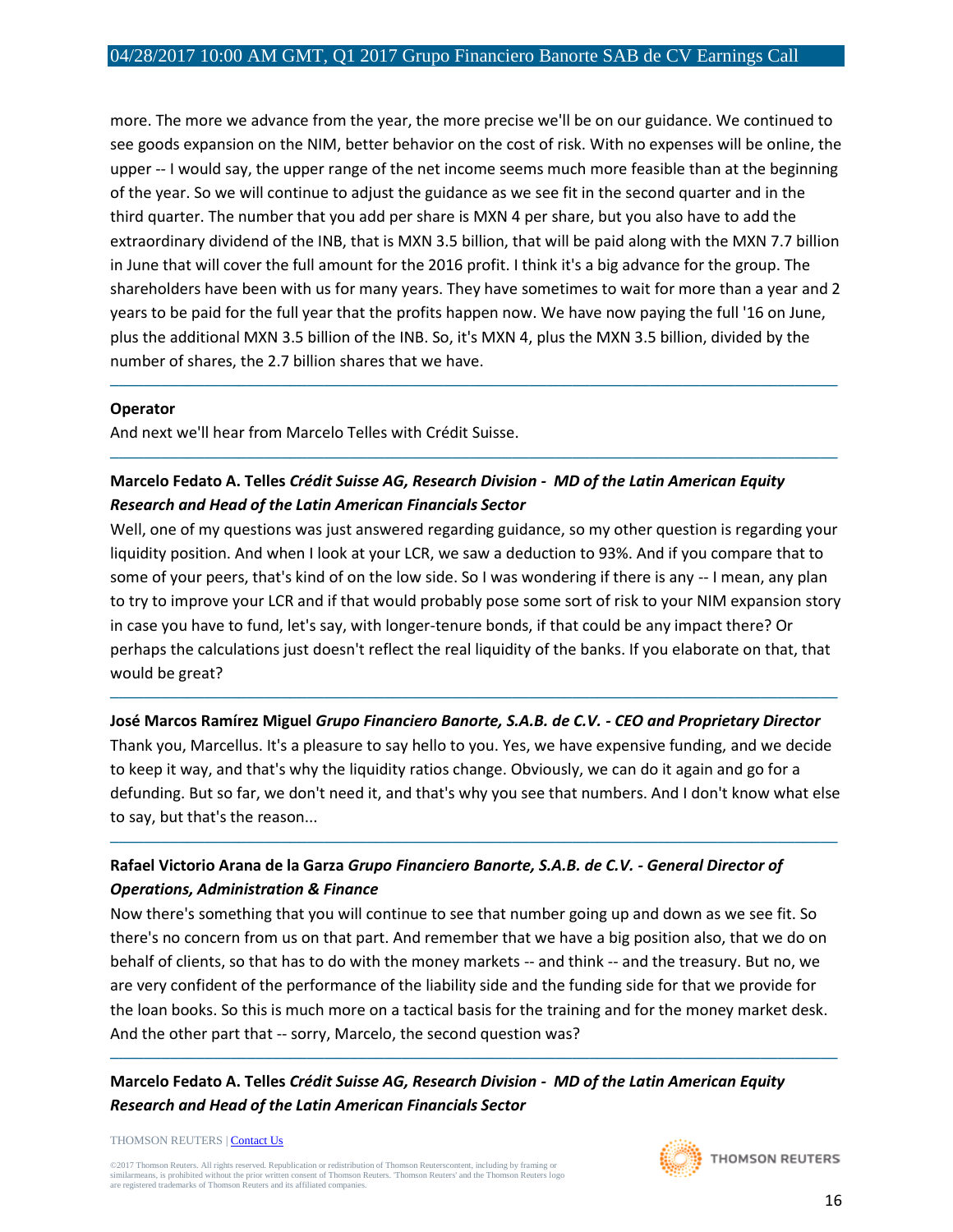No, no. Actually, this the only question I had. The other one was on the guidance, I think, was just about to say that your guidance seem conservative in light of updated increase in your NIM extension, expectation and your lower cost of risk. And I think you just mentioned that probably the high end of the range. It's already, let's say, more achievable in terms of your earnings, and you could revisit that down the road, is that the case?

─────────────────────────────────────────────────────────────────────────────────────

## **Rafael Victorio Arana de la Garza** *Grupo Financiero Banorte, S.A.B. de C.V. - General Director of Operations, Administration & Finance*

That's exactly the case, and thank you for reminding me of that. Yes, we continue to be on a very real base on-the-ground analysis, and that's what is supporting the guidance. I think, on the second part of the year, we will continue to adjust the guidance to the performance of the bank. But at this point in time, I think this is the right message to send to you guys.

─────────────────────────────────────────────────────────────────────────────────────

─────────────────────────────────────────────────────────────────────────────────────

#### **Operator**

And next we'll go to Carlos Gomez with HSBC New York.

## **Carlos Gomez-Lopez** *HSBC, Research Division - Senior Analyst, Latin America Financials*

Two questions. First, can you give us an update on the agreement with IBM? Has it run out completely? And there were some success metrics and possible payments. Were those actually achieved? And second, I would like to ask about your tax rate. There's a big contrast between your tax already being higher and that of one of your main competitors were reported it now, which is lower, and they mentioned that tax accounting helps them lower the tax rate. Is that not the case for you? Sorry, inflation accounting, inflation accounting helps them.

─────────────────────────────────────────────────────────────────────────────────────

# **Rafael Victorio Arana de la Garza** *Grupo Financiero Banorte, S.A.B. de C.V. - General Director of Operations, Administration & Finance*

Yes, yes. The first one that you ask about the INB?

## **José Marcos Ramírez Miguel** *Grupo Financiero Banorte, S.A.B. de C.V. - CEO and Proprietary Director* IBM, the success metrics.

─────────────────────────────────────────────────────────────────────────────────────

─────────────────────────────────────────────────────────────────────────────────────

## **Rafael Victorio Arana de la Garza** *Grupo Financiero Banorte, S.A.B. de C.V. - General Director of Operations, Administration & Finance*

The success metrics for IBM are quite simple. It's -- they are related to reaching the ROE of 20%, the cost income ratio that we at the beginning put it at 45%, now we are lowering that to 42% for the 2020. The (inaudible) ratio that has to reach 2.2% products pipeline on the month, on overall the -- including the month's retail, and also that we achieve a fully operational multi-channel platform that allow us to reach numbers close to 40% on the 20% -- on the 2020 on the alternate channels, considering the total mix of sales that branches and multi-channels from out there and that channels have to achieve. So we are - those are the metrics, as you see are quite simple. Obviously, we have metrics concerning the delivery date and the performance and how we see the applications to be used for the clients. But I see, on the financial side, those are the ones that we follow. And on the tax rate, yes, you're right, the tax rate also

#### THOMSON REUTERS [| Contact Us](http://financial.thomsonreuters.com/en/contact-us.html)

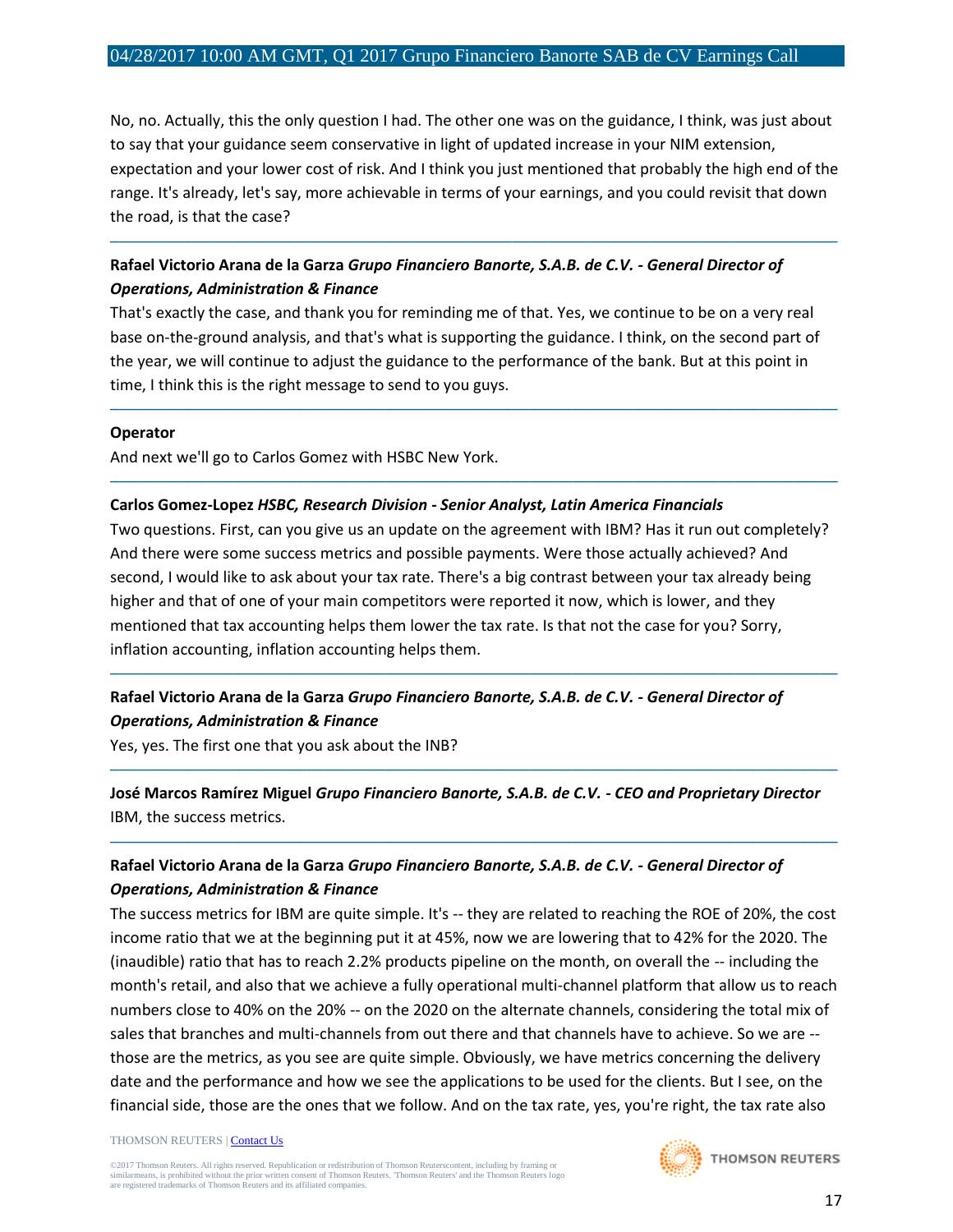will be going down in order to achieve the guidance that we gave you guys. That is around 28% to 29%. Right now it has to do with some adjustment that we have on the provisioning side related to the way that we have to pay taxes on the provisions and the write-offs. So that will be leveling off in the remaining of the year.

─────────────────────────────────────────────────────────────────────────────────────

─────────────────────────────────────────────────────────────────────────────────────

#### **Operator**

And next we'll go to Tito Labarta with Deutsche Bank.

#### **Daer Labarta** *Deutsche Bank AG, Research Division - Senior Analyst*

Just a couple of questions. First, just following up on your net interest income. With a spike in the insurance net interest income that we saw in the quarter, you mentioned there were some seasonality to that. And so, I know you increased your NIM guidance. But could NIM fall just from this quarter maybe as that insurance net income normalizes? Just want to get a better sense of how that's going to evolve. And then my second question. Fees fell quite a bit in the quarter, but very strong growth year-over-year. I think, on the last conference call, you mentioned around 10% to 12% growth for the full year. Is that still kind of what you're thinking in terms of fee income growth for the full year?

**José Marcos Ramírez Miguel** *Grupo Financiero Banorte, S.A.B. de C.V. - CEO and Proprietary Director* The first one is -- Rafael is going to help this one. Go ahead.

─────────────────────────────────────────────────────────────────────────────────────

─────────────────────────────────────────────────────────────────────────────────────

## **Rafael Victorio Arana de la Garza** *Grupo Financiero Banorte, S.A.B. de C.V. - General Director of Operations, Administration & Finance*

Yes, with respect what we can expect in the NIM because of the insurance, remember that mainly it comes because of the increase in the interest rate. Sorry, in the inflation rate. So it will depend going forward on the behavior of this variable. So if it keep going soft, which I don't see, and perhaps Gabriel can give some color on this, but that will depend on that. But remember, as I just mentioned that we're the annuity company. It is for the net income that has no effects, because if we obtain the higher - because of inflation, an increase in the NIM, we will -- we have to pass those through to the government pensioners.

## **Gabriel Casillas Olvera** *Grupo Financiero Banorte, S.A.B. de C.V. - Deputy Director General of Economic Analysis*

─────────────────────────────────────────────────────────────────────────────────────

The second, the fee side. Yes, we have a very strong quarter on fees, all related to banking fees were up very strongly, and that has to do a lot with the way now we deliver the value proposition to the clients, and as Manuel mentioned, in a bit ago that we now value the client, what's the price that we have to put on a client based upon the usage of the bank. So maybe, it seems a little bit low, the banking fees, but as I mentioned before, the second part of the year, yes, we will adjust the numbers if we succeed. At this point in time, yes we have a very strong -- and if you project the quarter, you are right in asking us, "Why you don't change the guidance?" But we still have to see the evolution of all the value propositions that we are delivering to the market, and we will come back to you guys in the second part of the year.

─────────────────────────────────────────────────────────────────────────────────────

#### **Operator**

THOMSON REUTERS [| Contact Us](http://financial.thomsonreuters.com/en/contact-us.html)